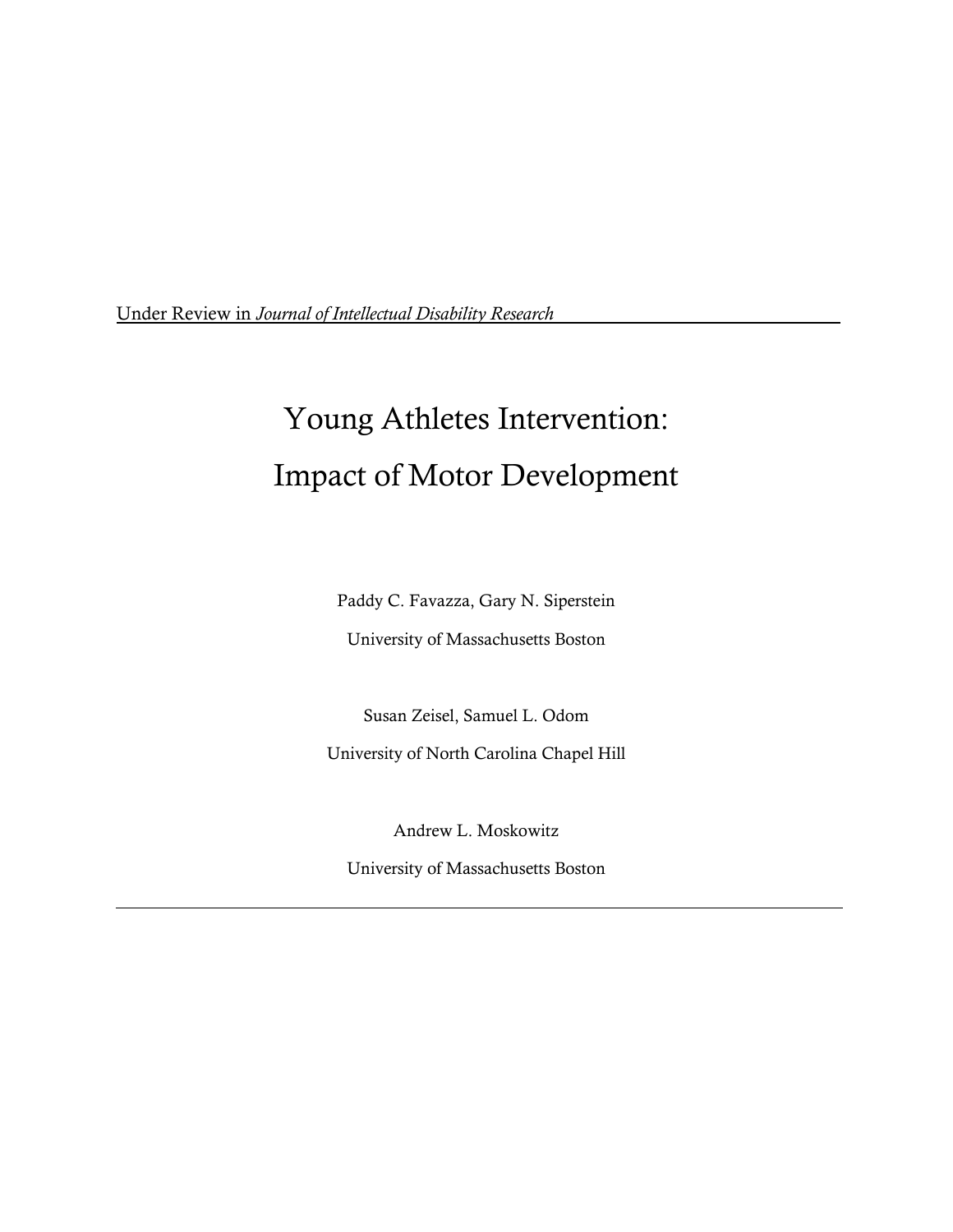### **Abstract**

*Background* The preschool years are a crucial period for supporting motor skill development in young children with developmental disabilities who often experience deficits in motor skills. While research has shown that it is possible for young children with disabilities to make significant motor gains with motor interventions, existing research in this area often lack a rigorous research design, sound theoretical underpinnings, or programmatic features that reflect the breadth of motor skills that are essential during this important developmental period. This study was conducted to examine the effectiveness of the Young Athletes intervention to promote motor development in preschool aged children with disabilities.

*Method* Fifty preschool classrooms of children with disabilities (*N* = 233) were randomly assigned to an intervention group that participated in the Young Athletes (YA) intervention or a control group. Measures of children"s" motor skills were assessed using the Peabody Developmental Motor Scale (PDMS) and the Vineland Teacher Rating Form (VTRF) before and after the eight week intervention period. Teachers and parents who represented the YA intervention group completed post surveys regarding the benefits of participation in the YA intervention.

*Results* Hierarchical Linear Modeling (HLM) indicated significant Time X Treatment interaction on three subscales (stationary, locomotion, object manipulation) of the PDMS. Children who participated in the YA intervention exhibited mean gains of 7 - 9 months on PDMS subscales compared to mean gains of 3 - 5 months in the control group. Children participating in the YA intervention also showed significantly greater gains on the gross motor subscale of the VTRF than the control group. The effects of the YA intervention did not differ with regards to gender or primary disability. Teachers and parents reported benefits for children such as improvements in specific motor skills, kindergarten readiness skills, and social/play skills.

*Conclusions* A comprehensive theoretically based motor intervention implemented at a pivotal developmental period can promote the motor skill development of children with developmental disabilities in a relatively short period of time. Implications for practice and directions for future research are explored.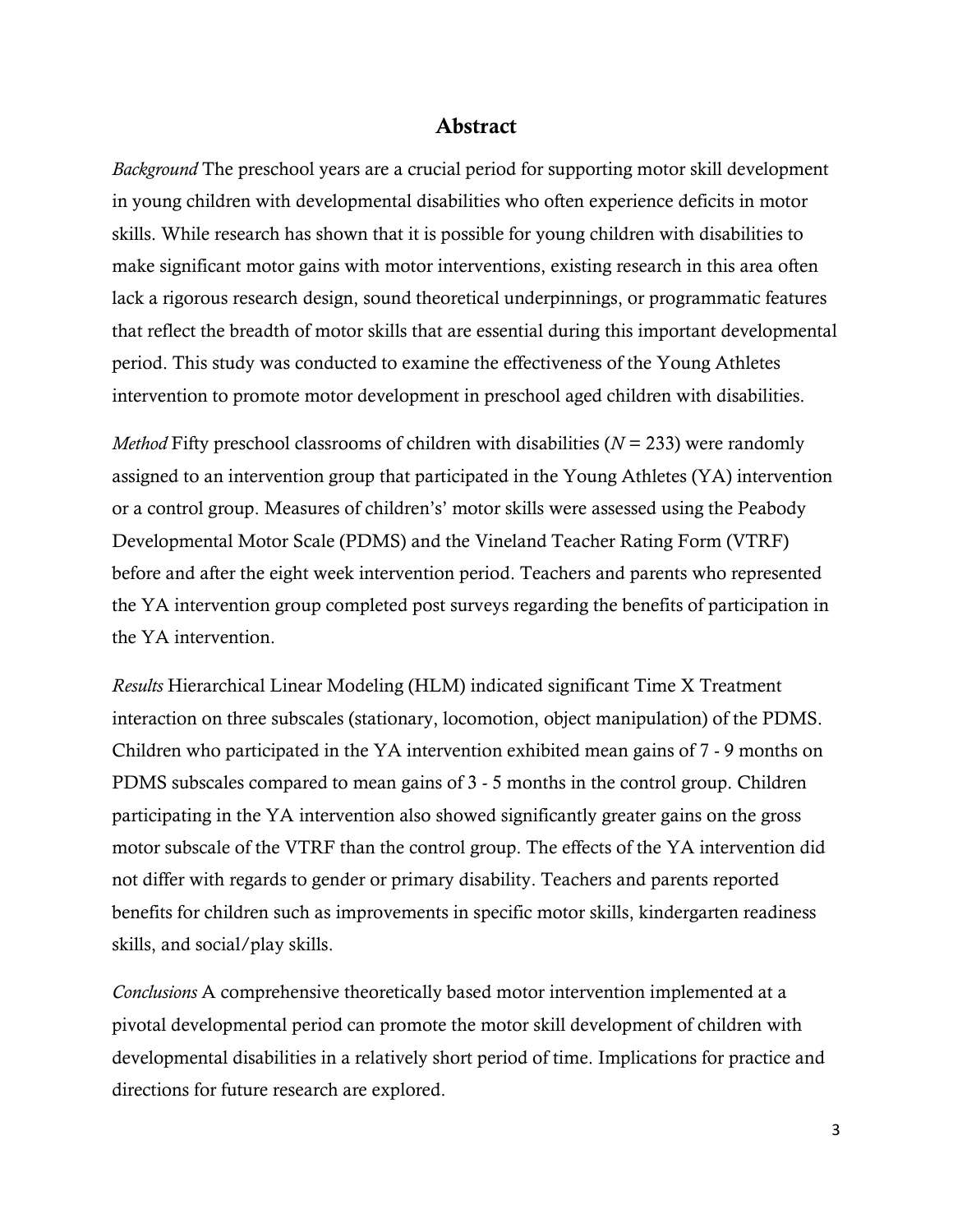Acknowledgments: This research was sponsored by Special Olympics Inc. and funded through Cooperative Agreement No. U59/CCU321826-04 from CDC. The views represented in the report are those of the authors and do not necessarily represent the official views of CDC.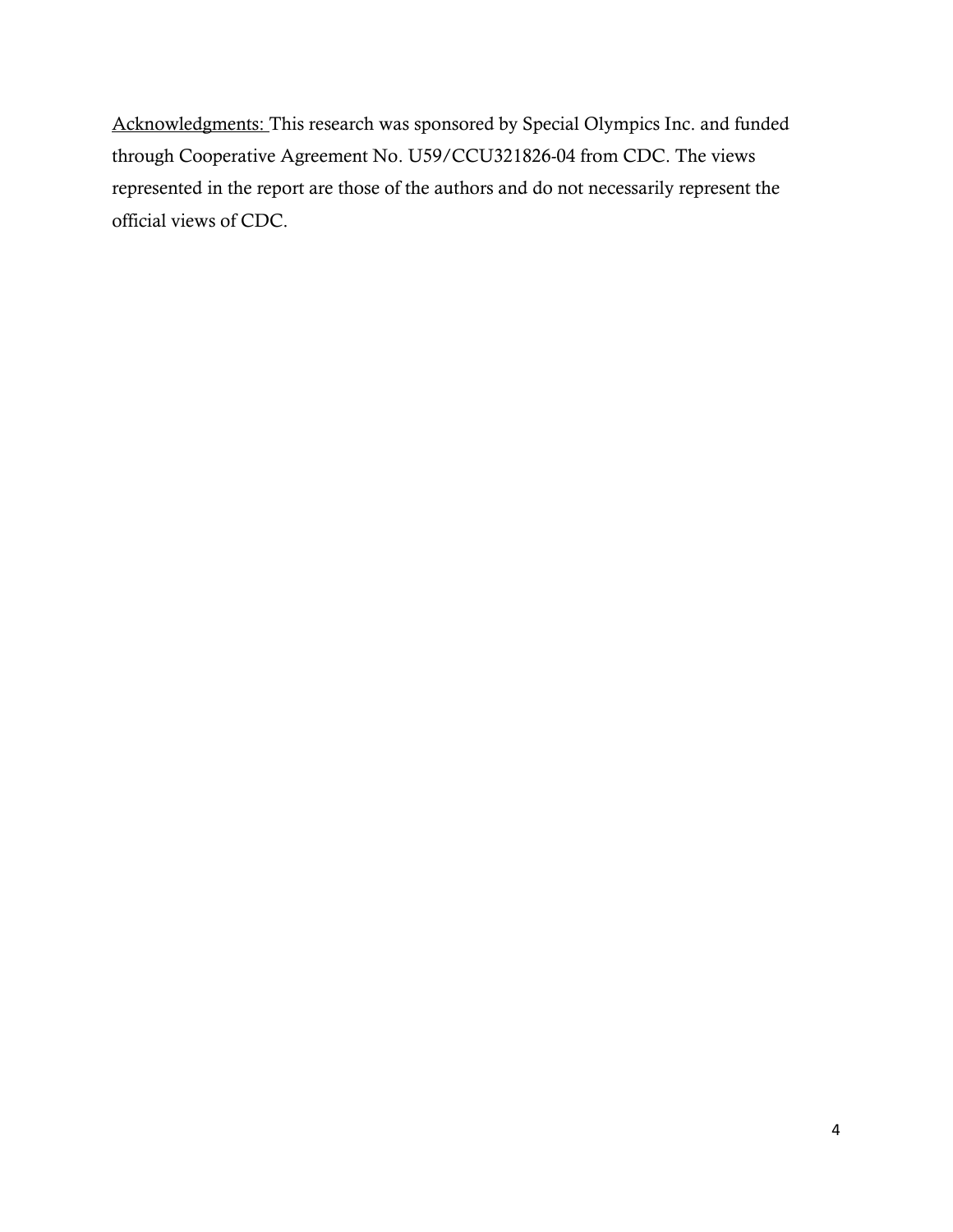# **Young Athletes Intervention: Impact on Motor Development**

The preschool time period is the ideal time to promote motor development and engagement in physical activities given the rapid growth taking place in young children. During the preschool years, children are learning to use their bodies in complex ways (e.g., jump, climb, catch) which require motor skills such as locomotion, motor planning, balance, and object manipulation. As these skills become more coordinated, children can be observed walking backwards and sideways, jumping greater distances and heights, and throwing a ball overhand and underhand (Provost et al., 2007a,b).

While motor skills develop naturally among most typically developing preschoolers, young children with disabilities often experience deficits in this area (e.g. Emck, et al., 2009; Goodway, et al., 2003; Provost et al., 2007 a, b; Wuang et al., 2008). For example, Provost et al. (2007a, b) found that preschoolers with developmental delays had significant impairments in motor skills that require balance and motor planning. Because motor skills are viewed as "building blocks" for many areas of development (e.g. precursors to kindergarten readiness such as pre-reading, pre-writing and pre-math skills), limitations in early motor skill development can lead to a broad array of difficulties in other skill areas that are dependent upon these skills (Piek, et al., 2008; Brown et al., 2009b; Cahill, 2009; Seymour, Reid, & Bloom, 2009; Iverson, 2010). Therefore, it is important that young children with disabilities are provided with *direct and intentional instruction* for motor skill development during the preschool years (Green et al., 2009; Marton, 2009; Pan et al., 2009; Provost et al., 2007b). However, in a systematic review of preschool motor skill interventions, Riethmuller, Jones, and Okely (2009) highlighted the limited number of interventions that had both a sound theoretical base to their development and high research standards for evaluation of their efficacy. Of the more than 8,000 studies reviewed, only 17 met the authors' established criteria and of these studies, only three had high methodological quality. Further, for those few programs that reported positive effects on motor development, it was difficult to determine what contributed to the efficacy as there was wide variation in the number of motor skills addressed and in the different intervention components utilized. Several other researchers concur with both the need for theoretically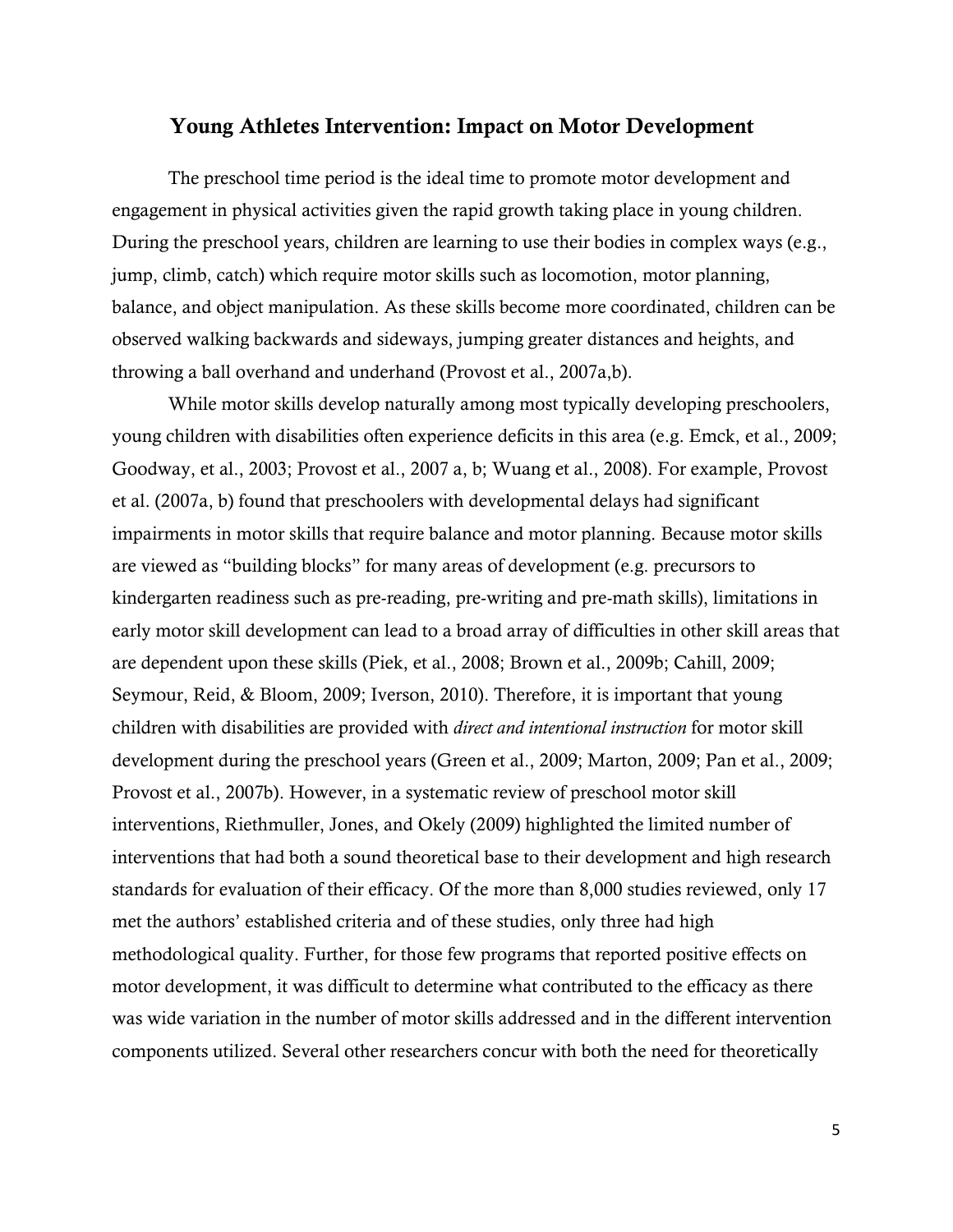sound motor programs for preschoolers and the general lack of research on such programs (Brown, et al., 2009b; Priest, 2006; Goodway & Branta, 2003).

Notwithstanding Riethmuller"s finding from the meta-analysis, recent literature does indicate that children who have developmental delays can make significant motor gains in a few weeks (Goodway and Branta, 2003; Apache, 2005). While these and other studies demonstrate change in motor skills, they are limited in a number of ways. For example, many studies of motor skill development only measure object manipulation (Goodway & Amui, 2007; Amui, 2006; Hamilton, 1999) or object manipulation and locomotion (Apache, 2005; Gooday & Branta, 2003a, 2003b). In addition, while preschool motor programs should have a strong conceptual base, and address the full range of motor skills developed during the preschool years, many studies are limited in scope to the development of perceptual motor skill (Swabey & Yeo, 1998), kicking and throwing (Bergen, 2000), run, hop, balance, kick, catch (Rutledge, 1983); dance (Venetsanou; 2004) and do not address the breadth of motor skills which develop in the preschool years (Clark, 2005). These limitations have particular relevance when developing motor programs and assessing motor outcomes for young children with developmental delays. For example, children with autism and related disorders have challenges with proprioception, sense of their body"s position and their body position as they move (Redlich, 2010). This in turn impacts balance, limb movement and coordination which supports both object manipulation and locomotion. Further, since young children with developmental delays exhibit challenges related to stationary motor skills such as balance and postural control (Manjiviona & Prior; 1995; Provost, et al., 2007; Vicari, 2006) it is important that both the scope of measurement *and* the breadth of motor programs focus on *all* components of motor development.

To address the limitations of previous studies and explore approaches to improve the motor skills of preschool children with disabilities, we expanded the Young Athletes (YA) initially developed by Special Olympics Inc. and adapted it for use in preschool classrooms. The YA intervention (Favazza, et al., 2011) is based on Clark"s "mountain of motor development" (Clark, 1994; Clark, 2005; Clark and Metcalfe, 2002) (see Figure 1).

The "mountain of motor development" represents a sequential, cumulative progression in acquiring motor skills. The skills taught in YA directly correspond to the Fundamental Motor Skill Development Period during the preschool years (i.e., locomotion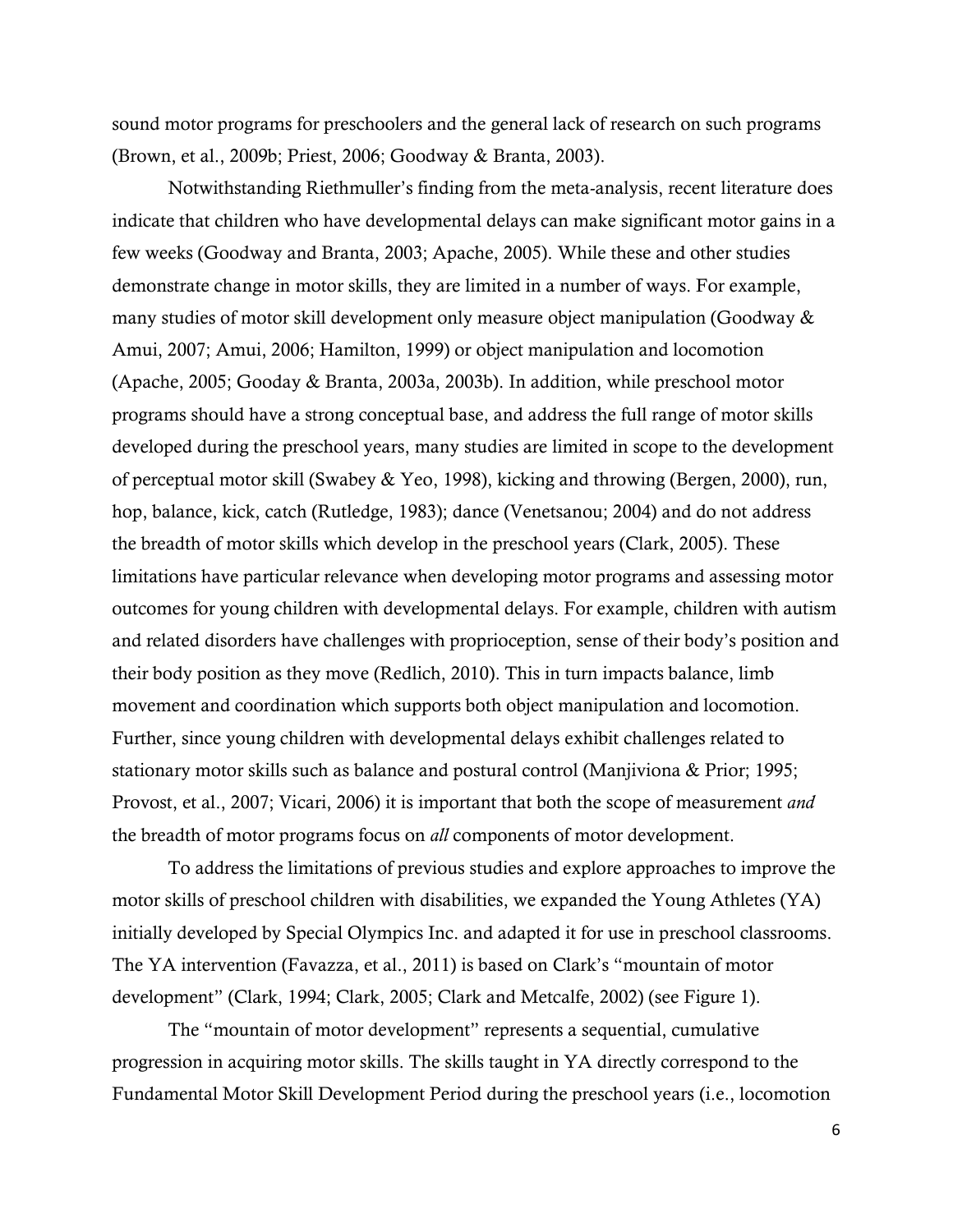skills, play game manipulative skills, fine motor manipulative skills). These skills, which form the foundation for



**Figure 1.** *Motor Development Periods*

later skill development and participation in physical activities, enable children to control their bodies and manipulate their environment to perform complex movements used in everyday activities. It is important to note that the development of these fundamental skills is not maturationally driven however, but requires environmental support and multiple opportunities to acquire and hone more efficient and effective skills. Simply stated, these skills do not just develop – they must be taught and practiced.

The YA intervention focuses specifically on foundational skills (visual tracking, motor imitation), walking and running, balance and jumping, trapping and catching, throwing, striking, and kicking. These motor skills build upon one another, scaffolding from one period to the next (Gabbard, 2000; Payne & Isaacs, 2002). When provided with opportunities to develop these skills, preschoolers use underlying skills such as motor planning and coordination, grasp/release and visual-motor integration (Clark, 1994; Provost, et al., 2007a,b). The development of these same motor skills is also important for learning behaviors which are simultaneously developing such as basic coordination, balance, posture needed for self feeding, grasping objects, and writing.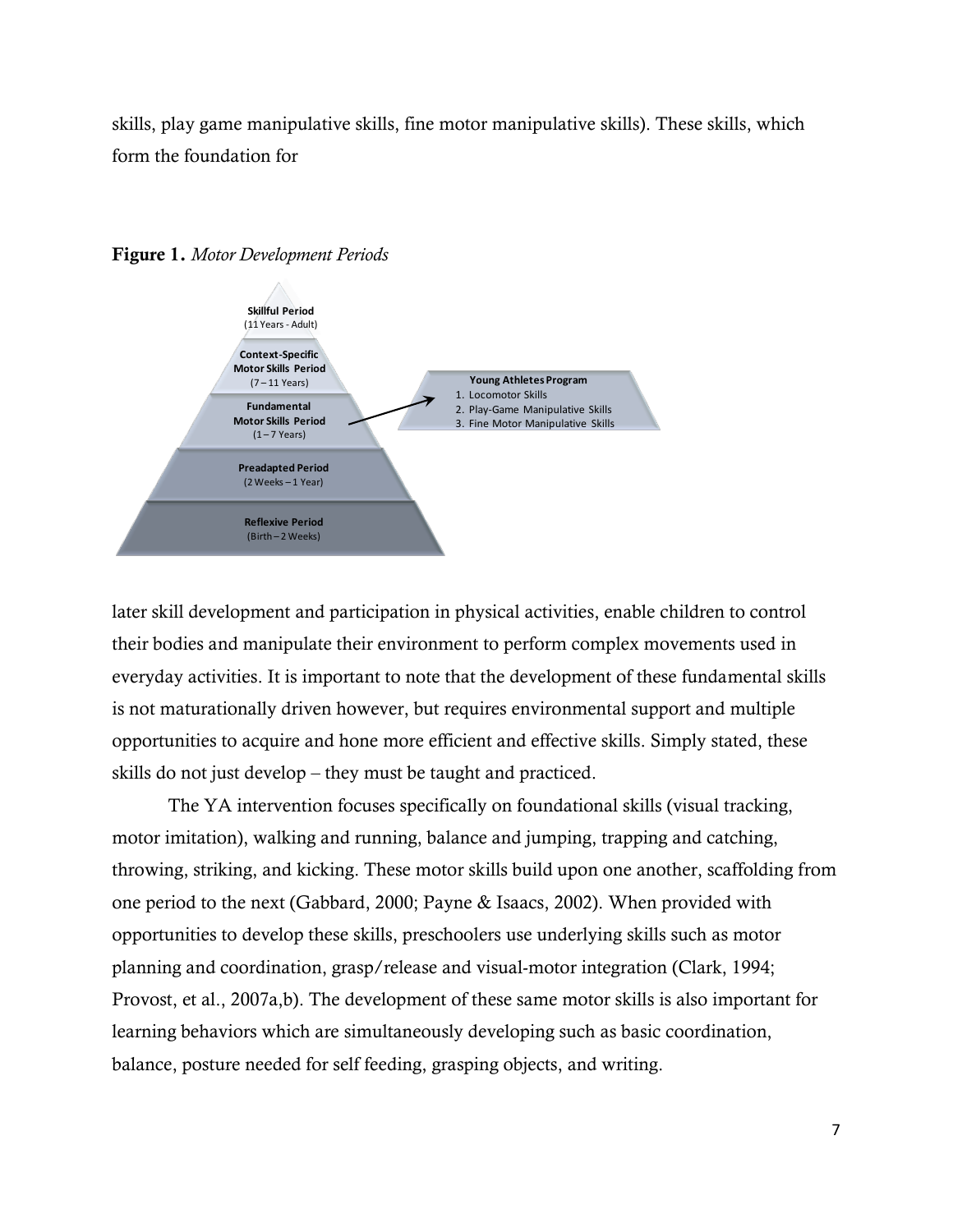While Young Athletes appears to have the essential or key ingredients of motor curriculums for young children and appears to be conceptually sound and covers the breadth of skill developed during the preschool years, there has been no research on the effectiveness of YA in promoting motor development in young children with disabilities. Moreover, the real test of YA is in its ability to improve the motor skills of preschool children with developmental delays who have considerable motor deficits in all three primary areas: stationary skills (balance, postural control), locomotion (run, hop, and skip), and object manipulation (catch, throw). Therefore, the purpose of this study was to determine the impact of participation in the YA intervention on the motor development of preschool children with developmental delays.

## **Methods**

#### *Participants.*

*Classes*. Fifty preschool classes from 26 schools from Rhode Island and North Carolina participated in this study. Class size varied from 5-16 children per class and represented a variety of settings: public and private preschool settings and child development centers. Thirty-four of the classes (69%) were inclusive classes (had at least 3 children with disabilities) and 15 (31%) were self-contained classes.

*Children*. While all children in each class participated in YA, a two step criteria was used to select children with disabilities for data collection. Consent letters were distributed to parents of all children in participating classes. Once consent was obtained the child"s disability diagnosis was provided by the teacher from school records. For each child who met the disability recruitment criteria: *Children with an Intellectual Disability, including those with Developmental Delays, with the recognition that some children may have accompanying behavioral differences or a secondary diagnosis (e.g., Autism Spectrum Disorder, Pervasive Developmental Delay)*, a secondary criterion was used to determine which children could be included in the data collection. Children were included in data collection if he/she was able to a) walk independently, b) follow simple directions and, c) attend to motor tasks during testing. Children with significant motor challenges (e.g., uses a wheelchair or walker and therefore does not walk independently), has difficulty following simple directions were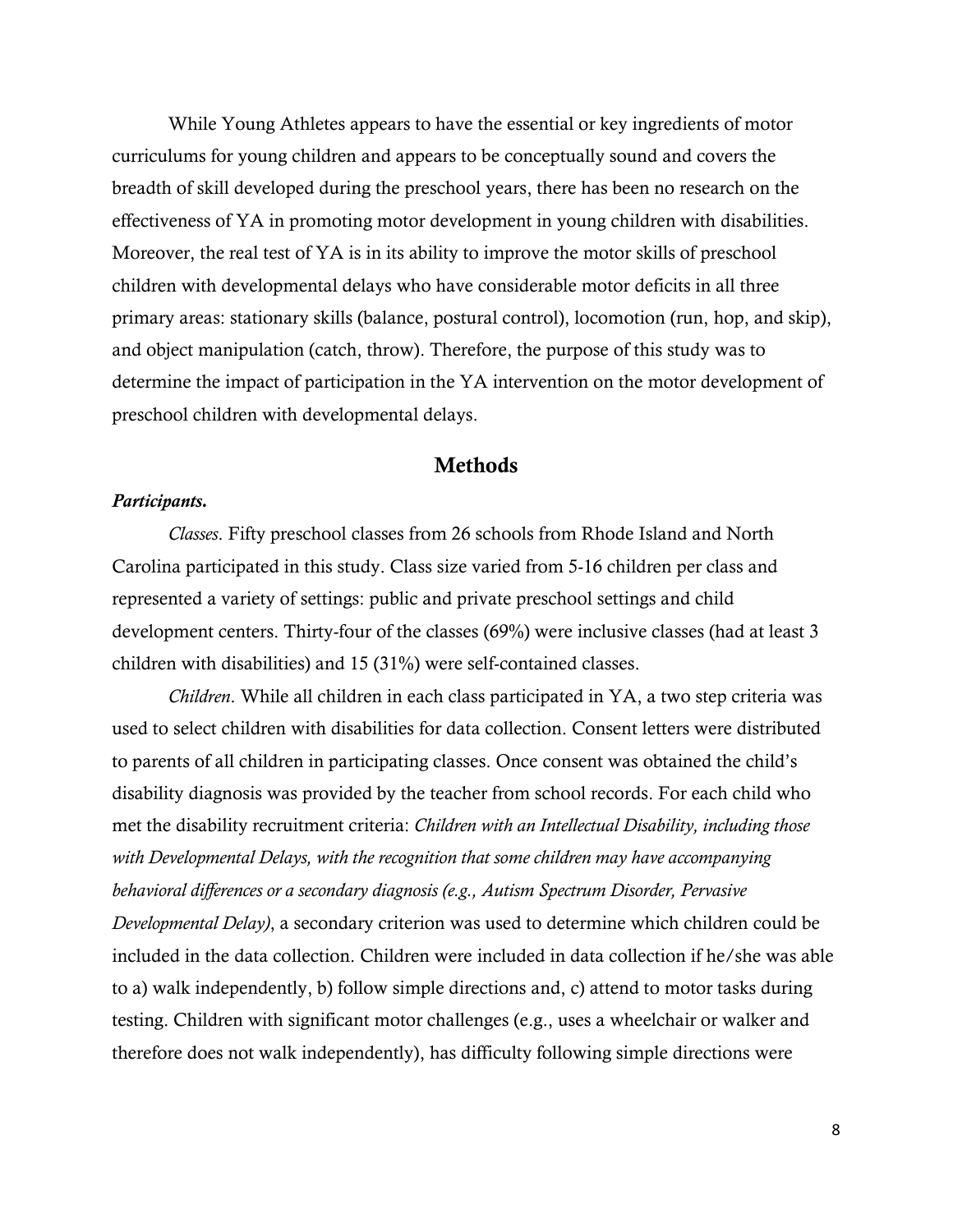excluded from data collection as it was likely they could not be reliably tested on motor assessments (See Table 1).

The ABILITIES Index (AI) (Simeonsson & Bailey, 1988, 1995) was completed by teachers to determine which children met the secondary criteria for inclusion in data collection. Because children with the same disability can vary in severity, and therefore may respond differently to the YA intervention (have more/less motor ability, stamina, and vitality), it was important to obtain this descriptive information. The ABILITIES Index ( Simeonsson & Bailey, 1988) provides a profile of a functional measure of a child's abilities across 9 major areas (**A** Audition Left Ear, Right Ear, **B** Behavior & Social Skills Social Skills, Inappropriate Behavior, **I** Intellectual Functioning, **L** Limbs Left Hand, Left Arm, Left Leg, Right Hand, Right Arm, Right Leg, **I** Intentional Communication Understanding Others, Communicating with Others, **T** Tonicity Degree of Tightness, Degree of Looseness, **I** Integrity of Physical Health , **E** Eyes Left Eye, Right Eye, **S** Structural Status). The resulting profile provides a comprehensive picture of the child"s abilities and disabilities. In each domain, the teacher rates the student, where normal is assigned a score of 0 and profound disability is assigned a score of 5. The highest score obtainable is 95 with higher scores indicating more significant disability. The AI has generally strong reliability and validity with strong test-retest reliability (.77, Bailey, 1993) and strong validity (Buysse, 1993). The Addendum to the ABILITIES Index (Favazza & Zeisel, 2009) was developed to provide additional descriptive information about the types and frequencies of therapies children were receiving (e.g.: physical therapy, occupational, therapy, speech therapy, language therapy, hippo therapy, behavioral therapy) that could impact motor skill development.

|      | Gender total |       | Age  |      | Primary Diagnosis |      |     |    | Secondary Diagnosis |       |               |               |        |               |      |
|------|--------------|-------|------|------|-------------------|------|-----|----|---------------------|-------|---------------|---------------|--------|---------------|------|
|      | Mal          | Femal |      | 4    |                   | DD   | AS  |    | ID                  | Othe  | CD            | DD            | AS     | IΕ            | Othe |
|      | e            | e     |      |      |                   |      | D   |    |                     |       |               |               |        |               |      |
| #    | 186          | 47    | 55   | 122  | 56                | 169  | 47  |    |                     | −     | 61            | 14            |        |               | 19   |
| $\%$ | 80%          | 20%   | 24   | 52   | 24                | 72   | 20% | 3% |                     | $3\%$ | 64            | 15            | $.5\%$ | ں ،           | 20%  |
|      |              |       | $\%$ | $\%$ | $\%$              | $\%$ |     |    | $\frac{0}{0}$       |       | $\frac{0}{0}$ | $\frac{0}{0}$ |        | $\frac{0}{0}$ |      |

|  | <b>Table 1. Child Characteristics</b> |
|--|---------------------------------------|
|  |                                       |

NOTE 1. DD (Developmental Delay), ASD (Autism Spectrum Disorder), CD (Communication Disorder), ID (Intellectual Disability) Other (Cerebral Palsy, Hearing Impairment, Visual Impairment) Physical Impairment, Behavioral Disorder, Dual Sensory Impairment)

NOTE 2. All children had a primary diagnosis and 93children (41%) had a secondary diagnosis.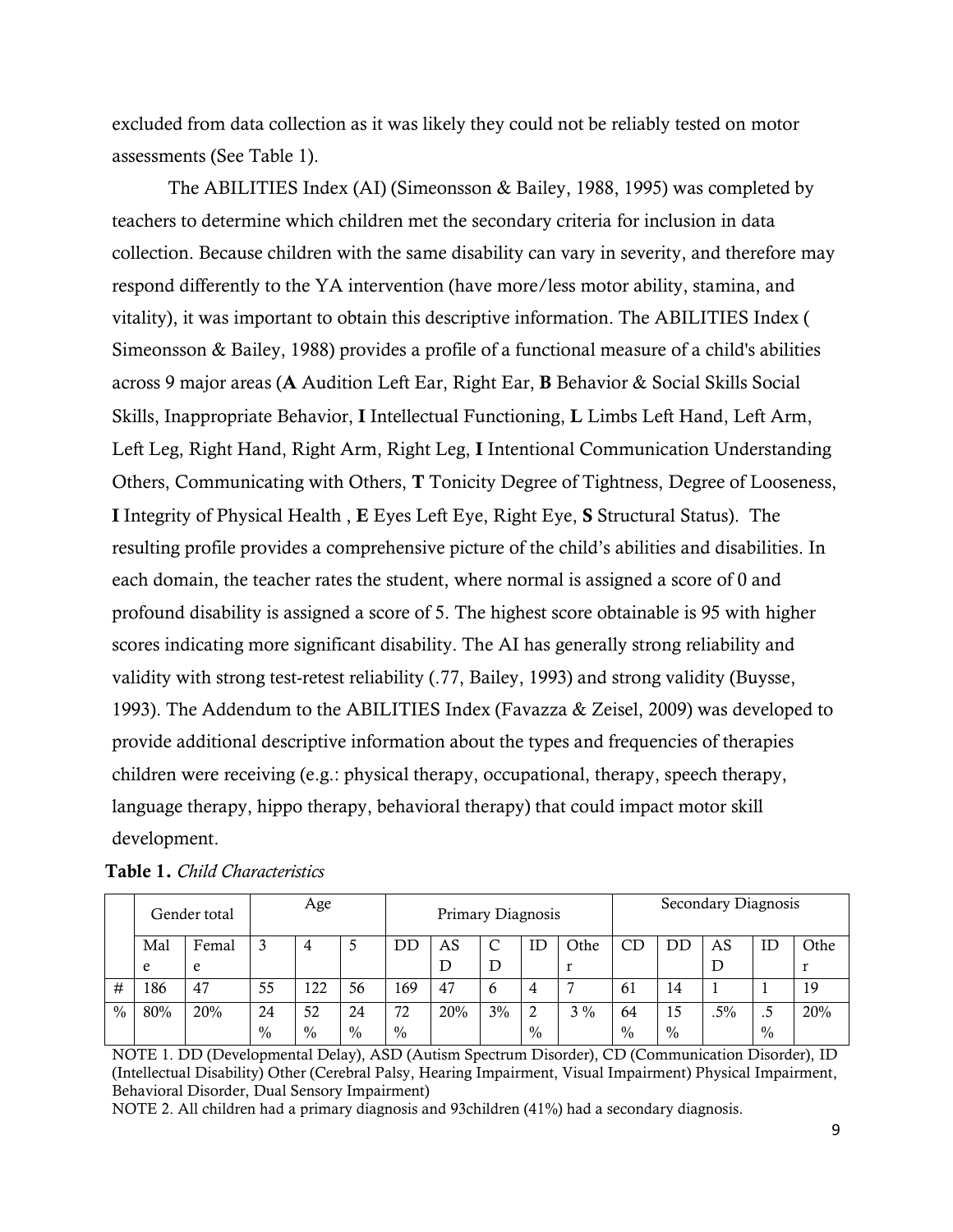The AI ratings enabled teachers and project staff to determine the severity of a child"s disability (and therefore their ability to be reliably tested) rather than using only the disability label. Two hundred and thirty three children (187 boys, 47 girls) from the 50 classes met criteria for data collection. Of the 233 children, 123 (52%) were from North Carolina and 111 (47%) were from Rhode Island.

#### *Design and Procedures.*

*Design*. A randomized Pretest-Posttest Control Group Design was used. Specifically, the 50 preschool classes were randomly assigned to one of two groups: Intervention or Control. The YA Intervention classes had 113 children and the control classes had 120 children. Classes randomly assigned to the intervention group participated in pretest, the eight week YA intervention and, post-test. Classes randomly assigned to the control group received pre-test and post-test only.

*Components*. Riethmuller and his colleagues (2009), in their systematic and extensive review of preschool motor programs, recommend that programs be at least one hour per week, implemented in smaller time slots (e.g., a 90-minute program would be broken up into 3, 30 minute sessions); that teachers and teacher assistants deliver the motor programs as this maximizes potential for sustainability, minimizes implementation cost, and enhances participation level as they already have a relationship with the students (Dowda, et al., 2004); and that participation in professional development will likely increase fidelity, competence, confidence and enthusiasm. Based on these recommendations an eight week motor development intervention was designed to be delivered three times per week for 30 minutes per session by preschool teachers and their assistants. There were 24 comprehensive Young Athlete lessons that corresponded to the eight motor skill units. Each thirty minute scripted lesson included an Opening Motor Movement Song (4-5 minutes); motor games and activities (approximately 20 minutes); Closing (Cool Down) Motor Song (4-5 minutes). These 24 lessons included motor activities for foundational skills (visual tracking, motor imitation), walking and running, balance and jumping, trapping and catching, throwing, striking, and kicking and one review week. In addition, a one-page summary card with abbreviated lesson components for the entire week was created to enable the teacher to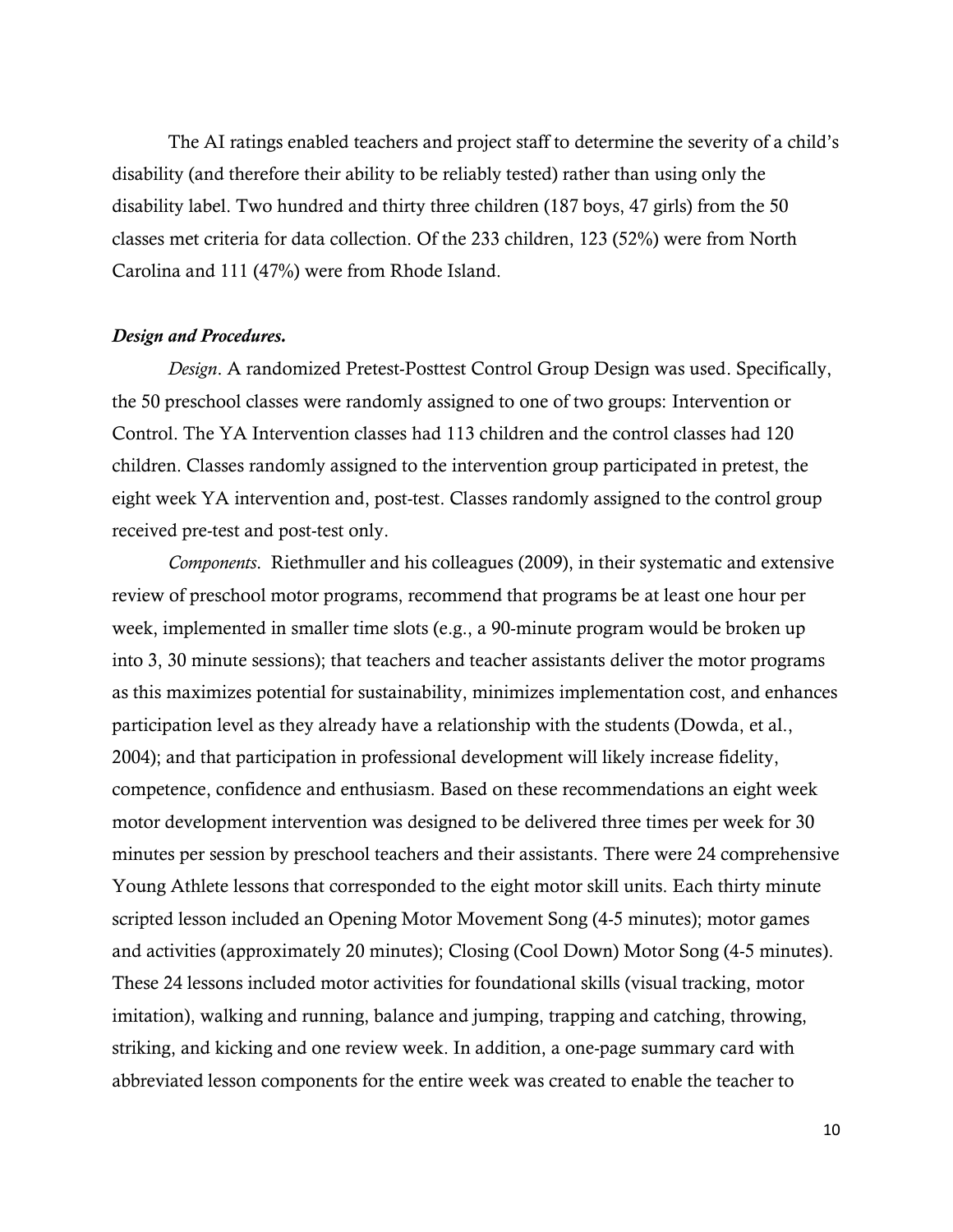make a quick reference to the key features of the lesson while implementing the YA intervention. Teachers were also provided with 2 YA Kits that included a variety of equipment such as balls, scarves, bean bags, cones, beams, etc. Teachers were asked to use only the materials provided in the YA kits.

Given the importance of family involvement (Dunlap & Fox, 2007; DEC, 2007; NAEYC, 2003; NASPE, 2002), a home component was developed to compliment the lessons presented by teachers at school. The Home Component included a 1-2 page communication sent home to families once a week that provided a description (narrative with pictorial demonstrations) of the 4-6 activities presented that week, suggestions for how to use the YA activities with family members, a list of equipment used at school with a substitution list of everyday household items (e.g. using a laundry basket to throw a ball into, using a kitchen towel for the scarf game) that can be used, and the opening and closing YA songs. Because the YA intervention was implemented as a class-wide program, the parents of all children from each YA class received a weekly communication. In addition, the parents of children from the intervention group who were included in data collection completed a post survey about the intervention and observations about their child related to motor development and/or the YA intervention.

*Training*. Prior to implementing the YA intervention, teachers and their assistants from the YA intervention group were provided a three hour training session consisting of: background on YA; an overview of the new expanded YA intervention; a demonstration of the ways in which the YA equipment can be set up and used. The training also included suggestions for how to structure YA within the class, how best to utilize other adults during YA implementation and, how to individualize instruction for children with diverse abilities. While all teachers would be implementing the same lessons three times a week for 8 weeks, the lesson format could vary within each class to accommodate learning differences, space accommodations, and size of the class.

Teachers were encouraged to adapt the lessons according to the individual needs of their children (DEC, 2007). For example, if a child was unable to jump over a hurdle, they could encourage a child to step over the hurdle. Likewise, if a child was unable to throw a beanbag under-handed, the teacher would provide hand-over-hand assistance for this motor movement to enable the child to successfully complete the task with the individualized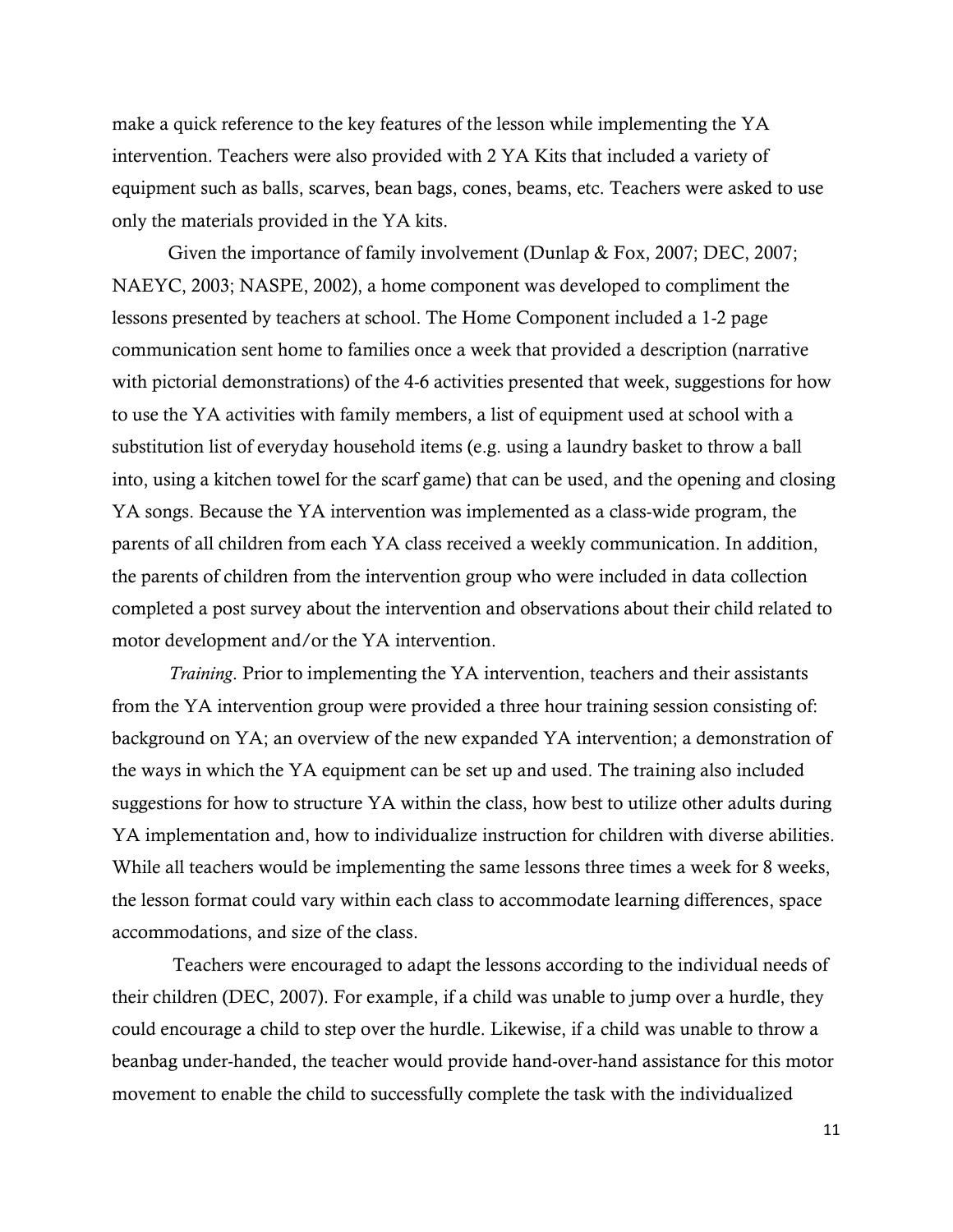levels of support. In this way, the motor tasks were matched to each child"s ability. In all instances teachers were encouraged to gradually decrease the amount of assistance over time, as the child progressed in the mastery of a skill. Teachers were also encouraged to embed the child"s culture and language in the YA intervention by allowing children to choose motor movements during the Opening and Closing Songs and using language (e.g., Spanish) during the intervention or home communication that was consistent with children"s culture and language (Culturally & Linguistically Appropriate Services (CLAS), 2000). Training also included overview of the data collection procedures such as how to complete all of the assessment forms. Every teacher participated in the training however, teachers who represented the control group received only the training related to data collection at the onset of the study.

#### Measures

Several measures were used to assess: 1) motor skill development and 2) fidelity of implementation.

*Motor Skill Development.* Two instruments were used as pre-post measures to assess children"s improvement in motor skills. Research staff administered the Peabody Developmental Motor Scales – Second Edition (PDMS) (Folio & Fewell, 2008) and teachers completed the Vineland II, Teacher Rating Form (Sparrow, et al., 2005). Each is briefly described below. The PDMS is widely used in research with preschool children with disabilities and has high reliability for all subscales with the coefficient alpha indices of internal consistency for all above .89, test-retest all above .82 and inter-rater reliability all above .96. Three subscales from the PDMS were used to measure motor skill: locomotion, stationary and object manipulation subscales. Each child"s motor development was assessed by project staff that had previous experience using the PDMS. Motor testing took approximately 20-30 minutes per child, depending on the child.

The Vineland-II Teacher Rating Form (VTRF), Second Edition (Sparrow, et al., 2006) was completed by teachers prior to the start of the YA intervention and during the corresponding time period for the control classes and, at completion of the 8 week intervention. The VTRF is a widely used assessment of children ages 3-21 in preschools and elementary and secondary schools. It is designed to be completed by teachers and includes 4 domains: communication, daily living skills, socialization, and motor skills. The VTRF employs a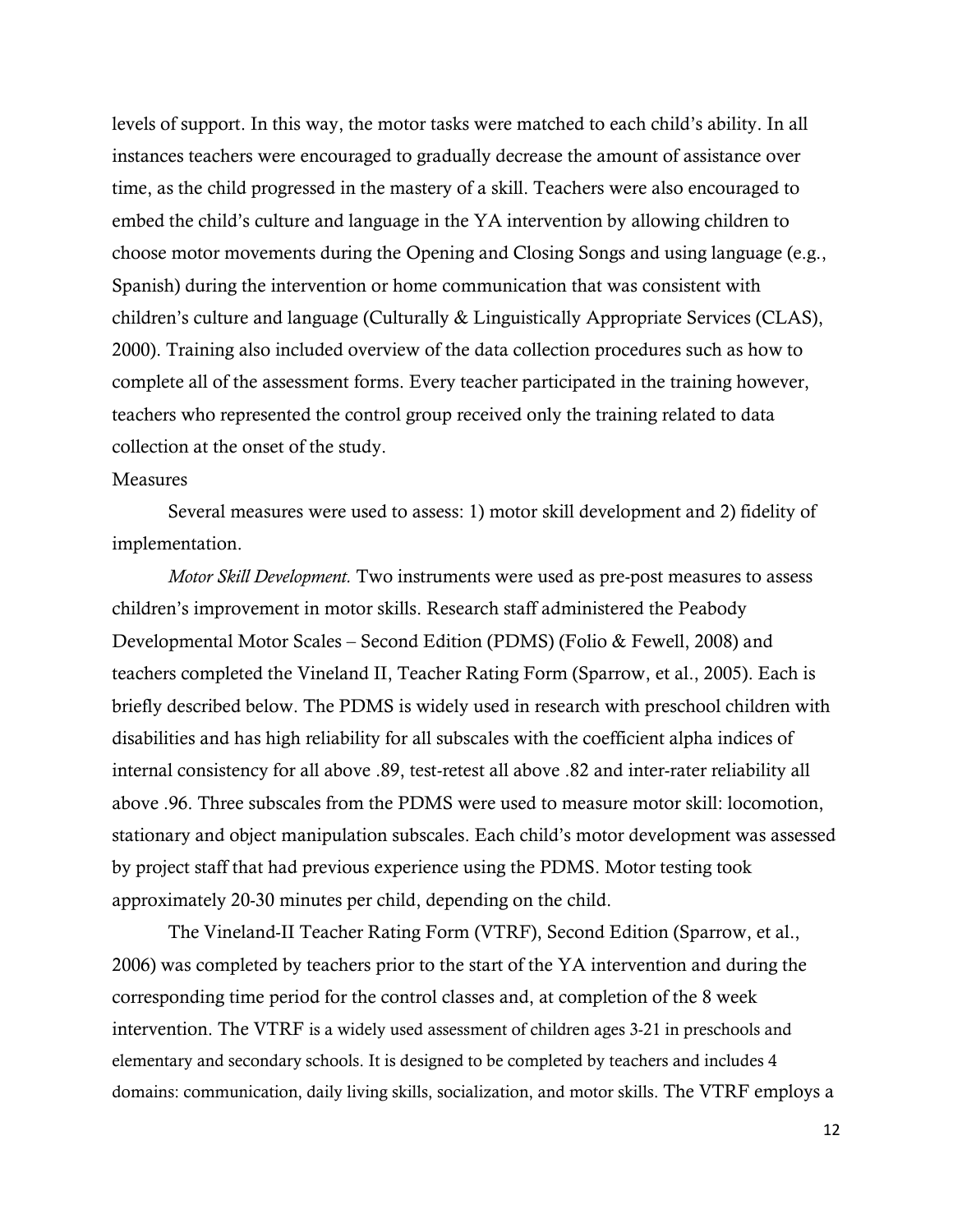rating scale format in which the teacher rates the child's adaptive behaviors on a 0-2 scale (2)  $=$  usually; 1 = sometimes or partially; 0 = never). The VTRS was normed on over 2,000 children (3-18 years of age) with reliability and validity established at satisfactory levels for both typically developing children and those with intellectual disability, autism and a wide range of other disabilities.

*Post -Intervention Survey.* Both teachers and parents from the YA classes completed a post intervention survey about the benefits of YA participation and observations of changes in motor behavior that they would attribute to YA participation. Post surveys were distributed to all teachers and to all parents of children who participated in the data collection aspect of the study.

*Fidelity of Implementation*. Four indicators were used to determine the quantity of exposure to the YA intervention and fidelity of implementation: attendance, Teacher Evaluation and Implementation Log (TEIL), the Fidelity of Implementation Checklist and the YA Home Record. The first fidelity indicator, *attendance,* was taken in all classes to ascertain the amount of the YA intervention each child from the implementation group was exposed to. Percentage of exposure to the intervention was measured by collecting school attendance on the children for the days on which the intervention was implemented. For the second fidelity measure, teachers completed a weekly log, the TEIL, to indicate which YA activities were completed and the amount of time in YA intervention. The activities from the YA lessons were incorporated into the TEIL and each day a YA lesson was implemented, teachers completed a checklist of activities that corresponded directly to the YA lessons. For example, in Week One (Foundational Skills), there are 6 activities in the Day One Lesson: Opening Song, I Spy, Scarf Game, Inchworm Wiggle, Bridges and Tunnels, Closing Song. This same procedure was repeated for all YA lessons across the 8 week intervention.

A third indicator of fidelity was used once a week by research staff who observed teachers implementing the YA intervention using the *Fidelity of Implementation Checklist*. Once a week, research staff recorded the occurrence or nonoccurrence of each activity within a YA lesson and the length of lesson. Prior to conducting classroom observations, all project staff participated in Fidelity of Implementation coder training in situ. In addition, two research staff completed 33% of lesson observations together and calculated inter-rater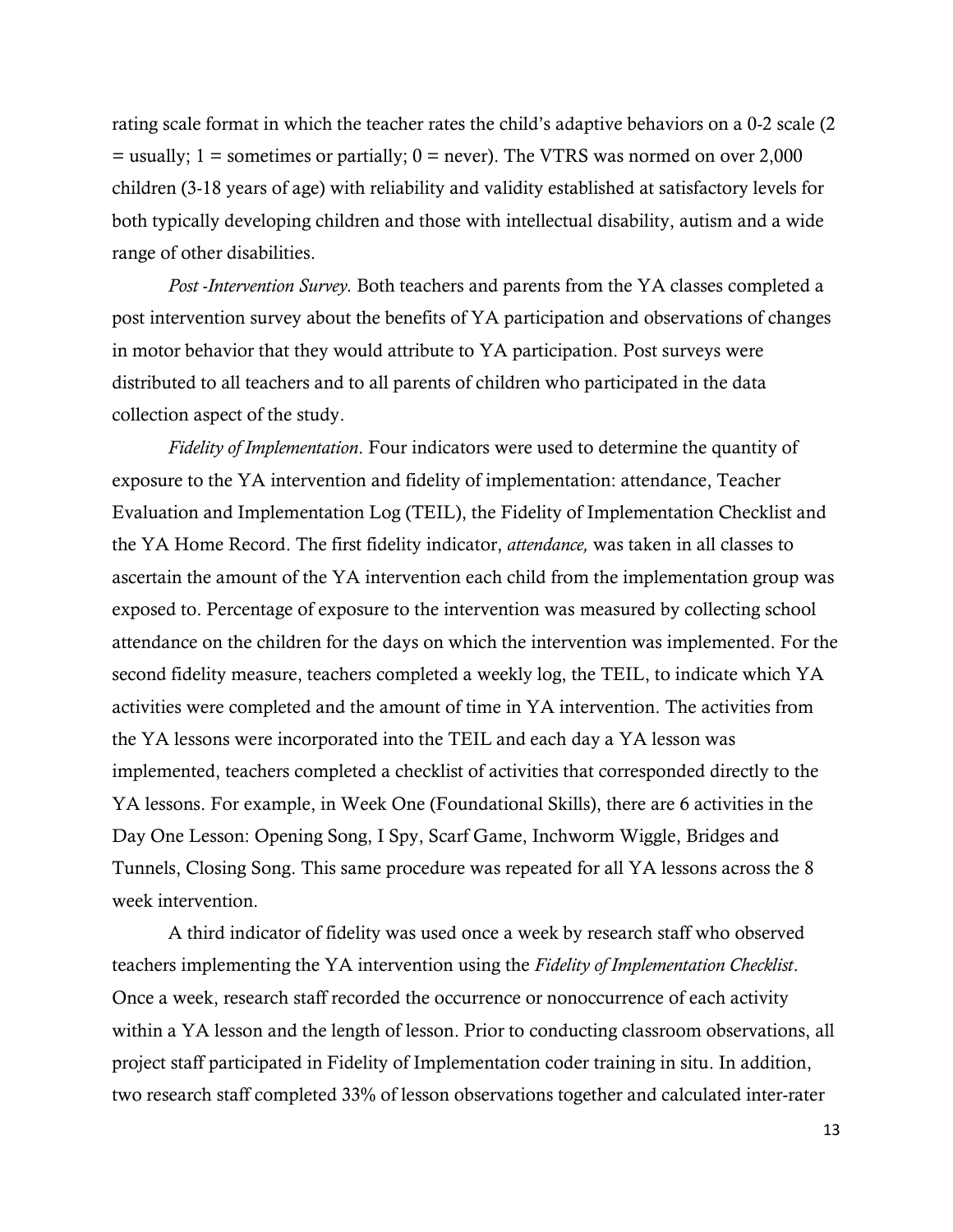agreement to ensure that reliability between observers was maintained. If agreement fell below 80%, retraining occurred to ensure that coders were following the same procedures. The same instrument was used by research staff who observed in control classes during the motor activities or physical education to document the *nonoccurrence* of YA activities. These observations in the control class occurred twice during the 8 week time period. Lastly, parents of children who participated in the YA intervention were asked to complete a *YA at Home Record* indicating if they used YA activities at home.

## **Results**

*Severity of Disability*. As a first step, we employed the ABILITIES Index (AI) (Simeonsson & Bailey, 1988) to determine the severity of disability over and beyond their diagnosis from school records. Two hundred and thirty three children (187 boys, 47 girls) from the 50 classes met criteria for data collection. Children"s AI scores ranged from 1 to 32 with higher scores indicating more severe disabilities. Groups did not differ in AI level; children in the intervention group ( $M = 6.56$ ,  $SD = 7.74$ ) were no different in the severity of their disability than children in the control group (*M =* 7.11, *SD =* 7.31). Further, with regard to therapeutic services, almost all children (84%) received speech therapy, more than half of the children (55%) received occupational therapy, and a few received physical therapy (17%). Again, there were no differences between the number of children who received therapy and the nature of that therapy in the YA intervention and control groups.

*Fidelity of Implementation.* School attendance record was used to determine the percentage of exposure to the YA intervention for the days on which the intervention was implemented. The intervention occurred 3 days a week for 8 weeks or 24 days. Attendance records indicated that children attended 21-24 days, or 88-100% of the YA intervention.

Teachers completed the *Teacher Evaluation and Implementation Log* (TEIL), to indicate which YA activities were completed in each lesson. Across the 8 weeks, teachers had an opportunity to lead 187 YA activities from the lessons. Results from the TEIL indicate that on average teachers completed 89%-98% of the 187 YA activities. Also, weekly time spent in the YA intervention was 89-92 minutes. For the few teachers who did not complete lessons their reasons were related to the behaviors of the children, the absence of an adult which changed the adult-child ratio, or difficulty of the motor activity for children.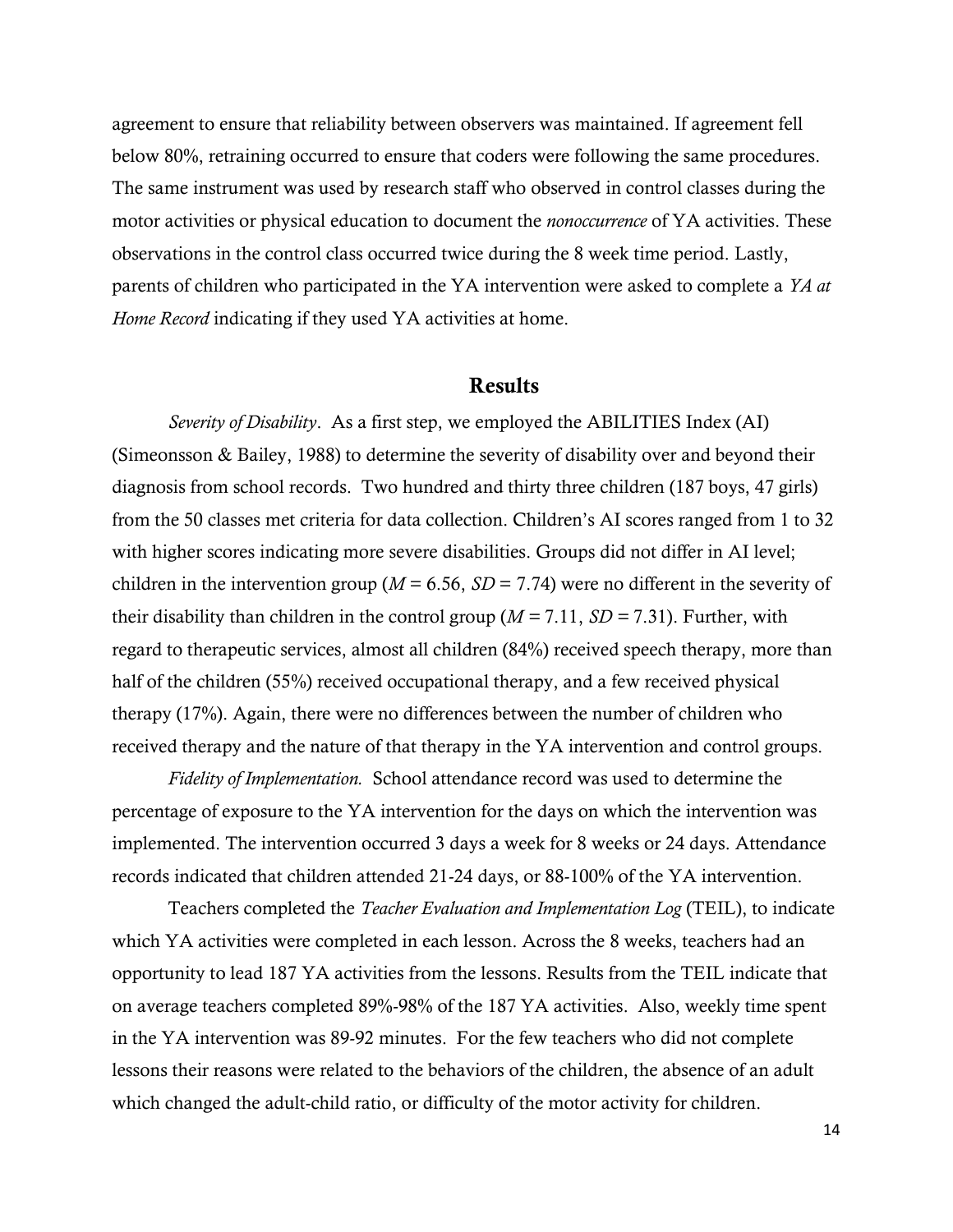Another indicator of fidelity was observing teachers as they implemented the intervention using the *Fidelity of Implementation Checklist*. Once a week, two research staff recorded the occurrence or nonoccurrence of each activity within in a YA lesson. Teachers completed on average, 90% (167/186) of the YA activities. (Inter rater reliability, using Delta software, yielded a Kappa of .91 and Delta of .95.) Research staff also observed in the control classes twice during the 8 week period of time to document the nonoccurrence of YA in these classes. Results showed that YA did not occur in the control classes.

The YA at Home Record was used to assess parent implementation of YA at home. Once a week parents of children in the YA intervention group were asked to complete the YA Home Record, indicating how often they used YA activities at home. Results showed that only 46% of the 113 families completed the YA Home Record, indicating they used YA activities at home on average of 2 times per week. No further analysis was undertaken as the data was not a representative sample of the participating families. Moreover, we could not assume that those who failed to complete the YA at Home Record did or did not use YA at home. In fact some teachers indicated that parents who did not submit the YA at Home Record reported that they liked using YA at home.

*Motor Skill Development.* To assess the motor gains of children in the YA intervention and control groups, a three-level mixed model hierarchical linear regression (HLM) with time nested within child and child nested within class was used. This nesting creates non-independence between observations. Hierarchical linear modeling (HLM) incorporates this non-independence in the model through the estimation of random effects (Burchinal & Appelbaum, 1991; Raudenbush & Bryk, 2002; Singer, 1998). These models were three level mixed models with time at level one, child at level two, and classroom at level three and with estimates for random intercepts.

The model included Time, Treatment, and the Time X Treatment interaction as key predictors in explaining motor changes assessed by the Locomotion, Object Manipulation, and Stationary motor subscales of the PDMS and Gross and Fine motor subscales of the VTRF. V-scale scores were used when analyzing VTRF data because a majority of children scored below the threshold for age equivalents, thus, age equivalents were not able to be computed for a large portion of the sample. State was included as a covariate for all models. Means and standard errors can be found on Table 2.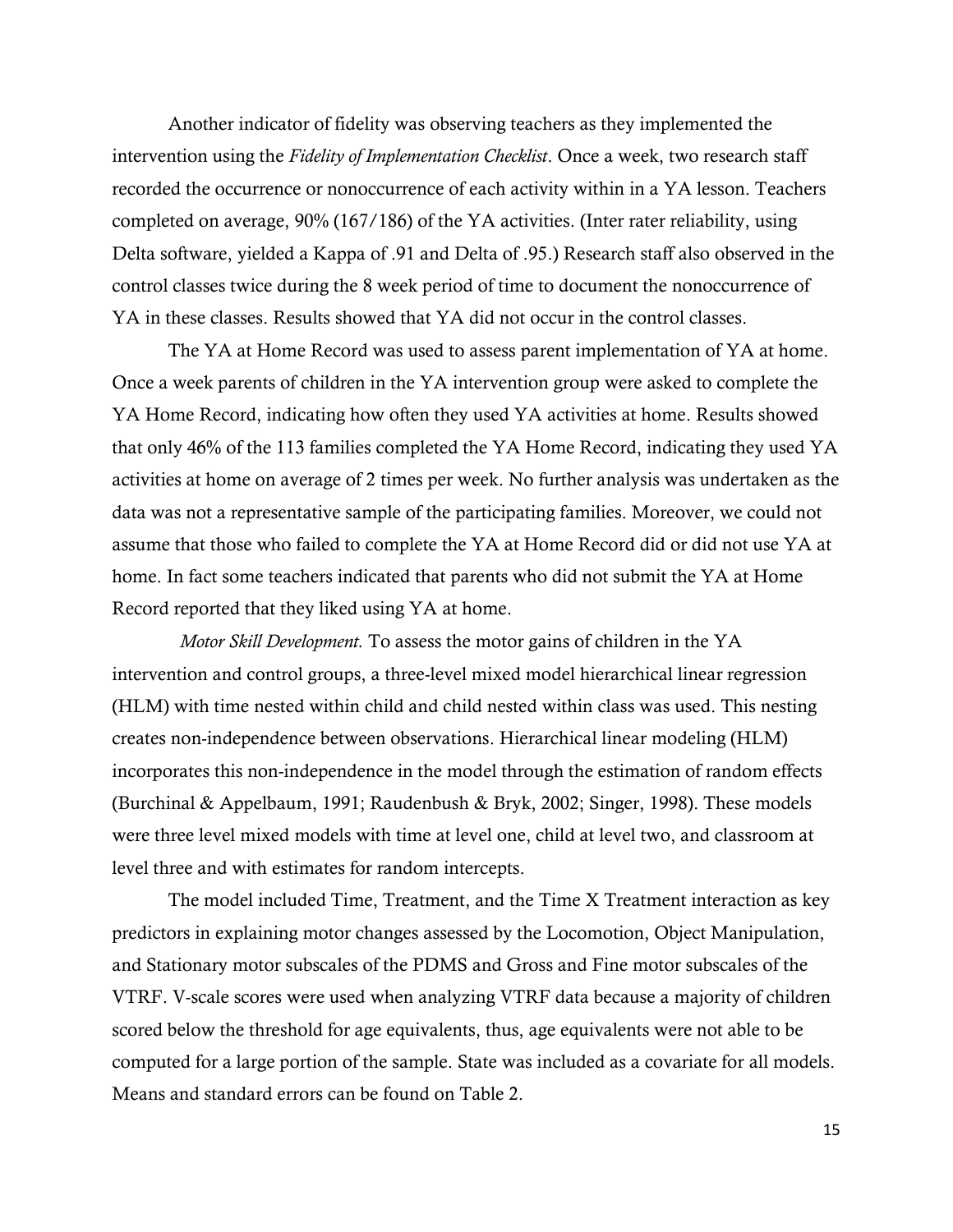Results indicated a main effect for Time on all three of the PDMS subscales. As expected, children"s motor skills at Time 2 were significantly more advanced than their motor skills at Time 1, Stationary AE  $F = 92.50$ ,  $p < .001$ ; Locomotion AE  $F = 166.81$ ,  $p <$ .001; Object Manipulation AE, *F* = 92.71, *p* < .001. There were no main effects on any of the subscales for Treatment. However, the time effects observed in the PDMS subscales were further explained by a Time X Treatment interaction.

A significant Time X Treatment interaction emerged for both the Locomotion  $(F =$ 23.33, *p* < .001, *d* = .26) and Object Manipulation (*F* = 23.09, *p* < .001, *d* = .38) PDMS subscales. Children in the YA intervention group gained on average 7 months on the age equivalent scales, compared to average gains of 3 months for children in the control group. Simply stated, the motor skills of young children participating in the intervention improved at twice the rate of

|                                         |            | Control                                | <b>Young Athletes</b> |              |             |     |
|-----------------------------------------|------------|----------------------------------------|-----------------------|--------------|-------------|-----|
|                                         | Time 1     | Time 2                                 | Time 1                | Time 2       | Interaction | d   |
| PDMS <sup>1</sup>                       |            |                                        |                       |              |             |     |
| Object Manip.                           |            | $37.06(1.20)$ $39.52(1.20)$            | 37.08 (1.17)          | 44.44 (1.17) | $23.09***$  | .38 |
| Locomotion                              |            | 36.88 (1.39) 40.14 (1.40) 37.31 (1.36) |                       | 44.48 (1.35) | $23.33***$  | .26 |
| Stationary                              |            | 34.10 (1.72) 38.78 (1.73)              | 34.40 (1.69)          | 43.22 (1.69) | $8.70**$    | .21 |
| VTRF <sup>2</sup>                       |            |                                        |                       |              |             |     |
| Fine Motor                              | 10.46(.21) | 10.82(0.17)                            | 11.36(.19)            | 11.53(.20)   | .46         |     |
| Gross Motor                             | 11.85(.27) | 11.58(.27)                             | 11.57(.26)            | 12.07(.26)   | $4.82*$     | .27 |
| * $p < .05$ ** $p < .01$ *** $p < .001$ |            |                                        |                       |              |             |     |

**Table 2.** *Model based Means and Standard Errors on subscales of PDMS and VTRF motor scales.*

<sup>1</sup>PDMS Subscales use Age-Equivalent Scores <sup>2</sup>VTRF Subscales use V-Scale Scores

children in the control group who did not participate in the intervention. D-type effect sizes indicate a small statistical effect for the Time X Treatment interaction for Locomotion and Object Manipulation. Results also indicated a significant Time X Treatment interaction in favor of children in the YA intervention group with gains of almost 9 months on the PDMS Stationary subscale compared to gains of 5 months for the children in the control group, (*F*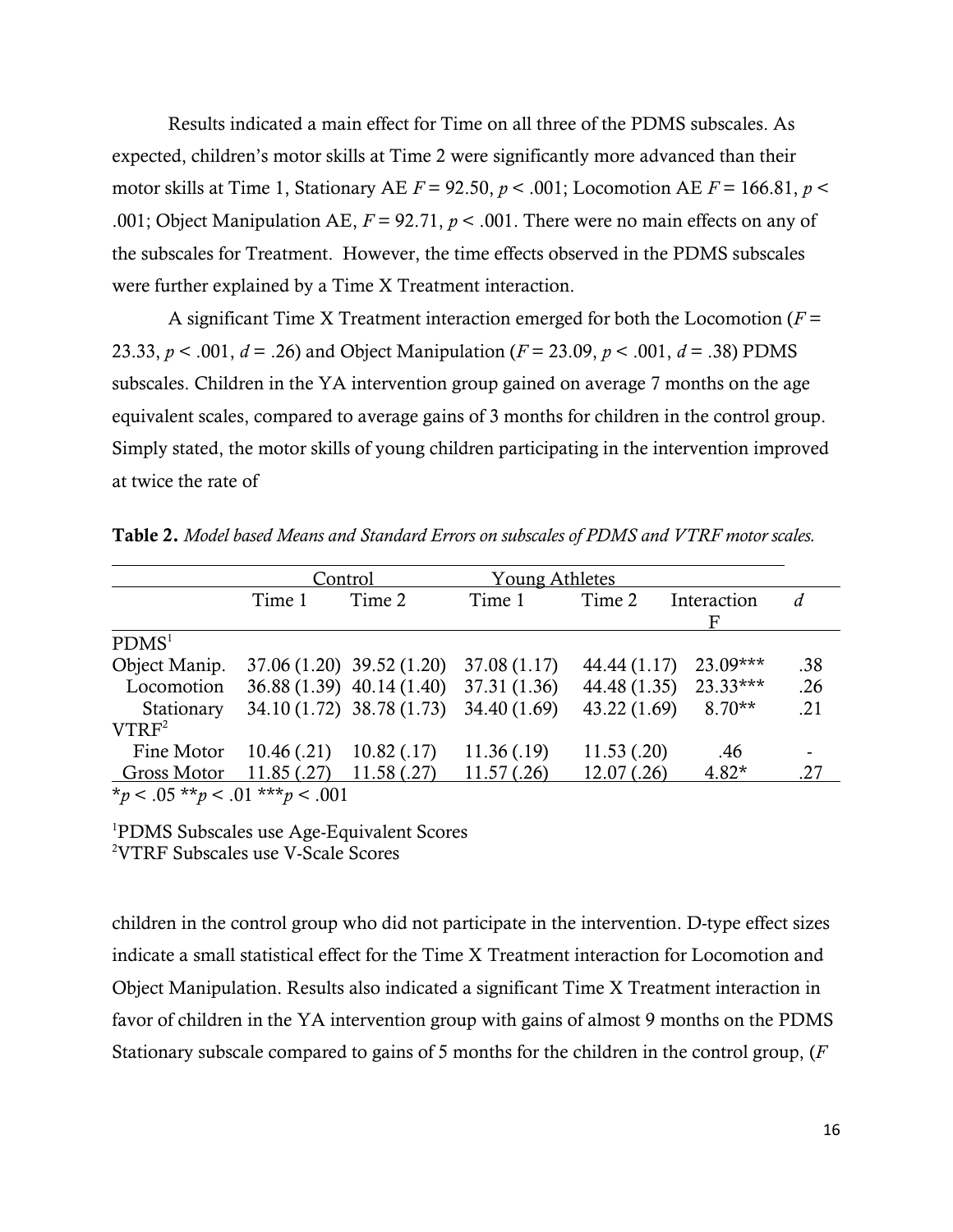$= 8.70, p < 0.01, d = 0.21$ . A d-type effect size indicated a small statistical effect for the Stationary subscale. (See Figure 2.)

Teacher ratings on the VTRF Fine Motor subscale showed a main effect for Treatment (*F*= 4.11, *p* < .05) but no main effect for Time, nor was there an interaction between Time and Treatment. There were also no Time or Treatment main effects on the Gross Motor skills subscale. However, there was a significant Time X Treatment interaction on the Gross Motor

subscale,  $F = 4.82$ ,  $p < .05$ ,  $d = .27$ . A d-type effect size indicated a small statistical effect. Taken together these findings suggest that not only did motor skills improve based on ratings made by a trained observer (PDMS), but also that teachers saw significant motor improvement in the children.

As a follow up, the effects of gender and disability on the motor gains made by children in the YA intervention group were examined. Results of a series of *t*-tests indicated no differences in motor gains between boys and girls nor were there differences as a function of children"s primary diagnosis.



**Figure 2.** *Pre- and post intervention PDMS group mean scores for YA intervention and control groups.*

*Post Intervention Surveys.* All teachers completed the post survey about the benefits of YA. A content analysis of the post intervention survey responses was applied following the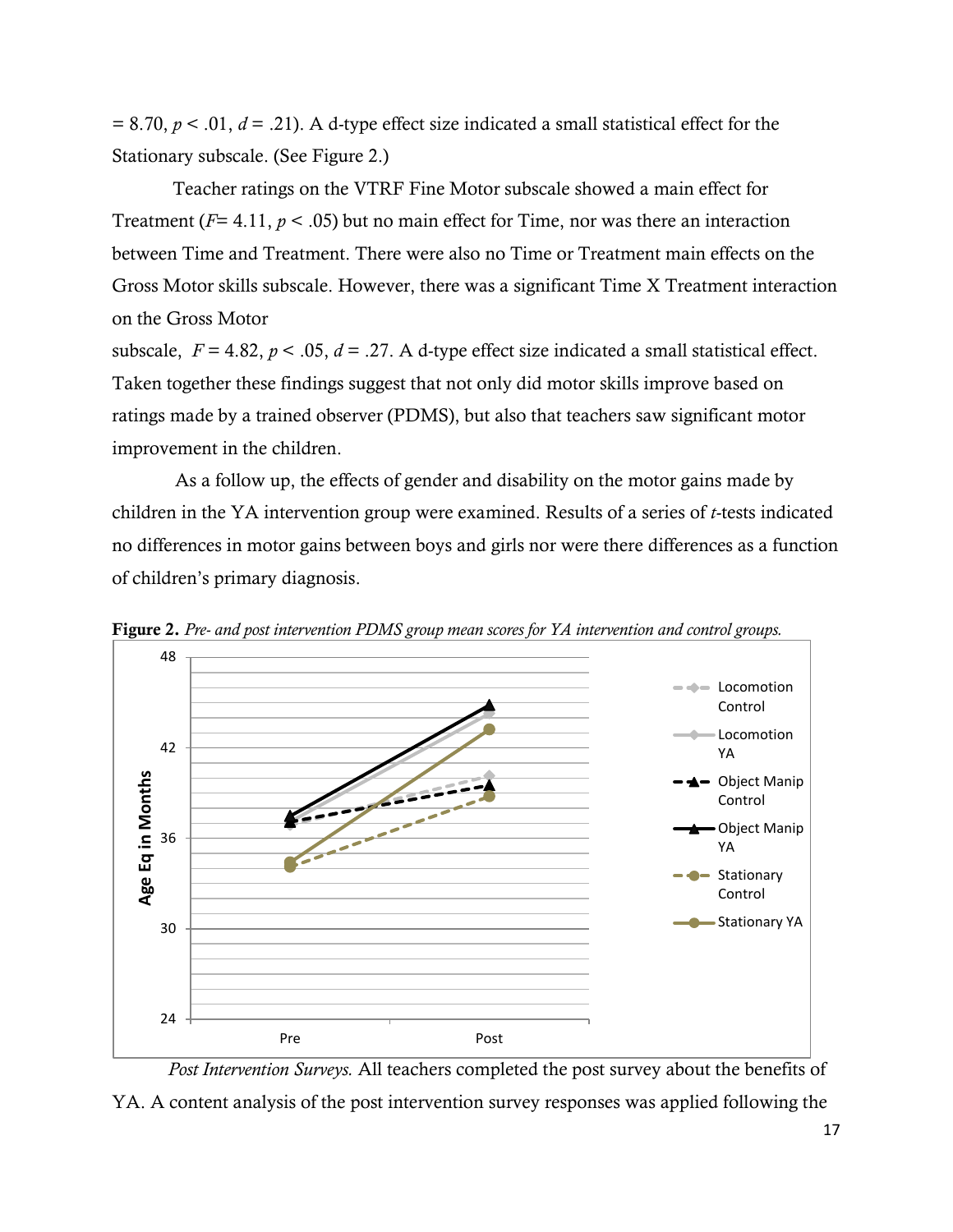Johnson and La Montagne (1993) six-step procedure. Research staff read all responses to identify reoccurring patterns or themes (e.g., child made gains in motor; child made gains in social development). If a single response had multiple meanings (e.g., "They learned to hop on one foot and they learned to take turns."), the response was separated into two responses for the purpose of creating two distinct units of analyses (improved motor ability, improved kindergarten readiness skills). Once final categories of responses were identified, a definition was written for each category and then two coders read the definitions and sorted the responses into the categories. The outcome of the category sorting was used to calculate the inter-rater reliability. The frequency (and percentage) of responses within a category was used to indicate the strength of a category. For example, a category that had 50 responses would be a viewed as a strong indicator of observed behavior in children whereas a category with 3 responses would indicate that very few observations of those behaviors were reported.

Parents were given the option to complete their survey by phone or by paper survey. Eighteen parents (16%) completed the survey by phone and 71 parents (63%) completed the survey on their own. In all, 89 parents (79%) completed the post intervention survey, providing 84 distinct comments reflecting benefits of participating in the intervention. Most responses fell into the following categories: improved motor skill, social and play skills and kindergarten readiness skills (See Table 3). Two individuals who were naïve to the category development independently read the category definitions and sorted responses into the categories. Inter-rater reliability on the Family Survey was 85% and 91% agreement in sorting of the parent responses into the identified categories.

The same procedure was applied to analyze teacher responses to questions about benefits of YA participation and observations of changes in children who participated in the project. Teachers provided 150 comments on the benefits of participating in YA and responses were separated into 5 distinct primary categories: improved motor skills, improved kindergarten readiness skills, and increased enthusiasm, confidence and abilities in social and play skills, new language, new leadership skills. Inter-rater reliability on the Teacher Surveys was 93% and 97% agreement in sorting of the teacher responses into the identified categories.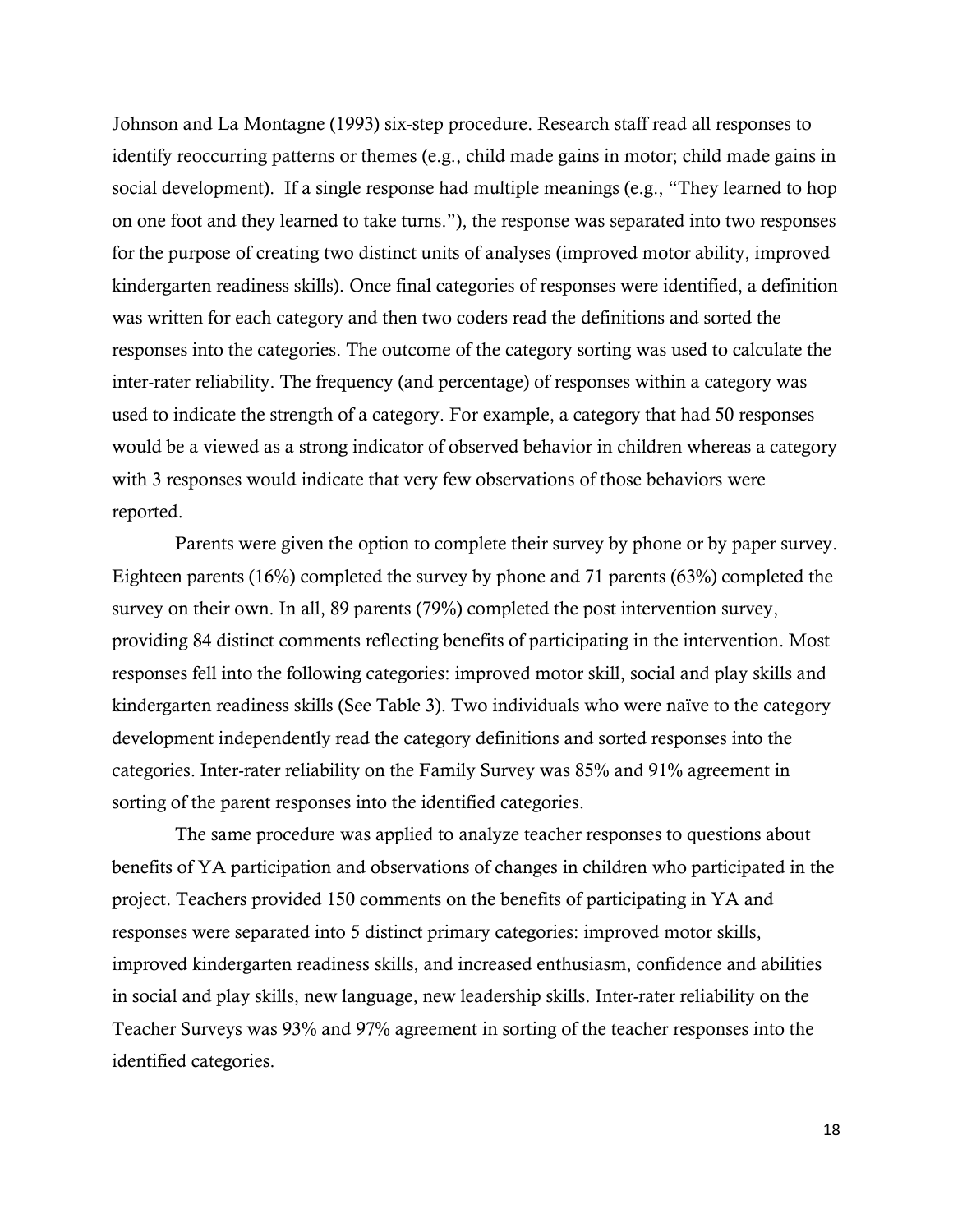Responses from both teachers and parents overlapped on three distinct categories: motor skills improvements, improvements in kindergarten readiness skills and, increased enthusiasm confidence and abilities in play and social experiences. Teachers also noted that some children acquired new language and leadership skills while parents noted an increased in physical exercise and activity level and more enjoyable family playtime with their child. Examples of specific comments from teachers and parents are provided in Table 4.

| Category                                | <b>Category Definition</b>                                                                                                                          | Frequency<br>of Teacher<br><b>Responses</b> | Frequency<br>of Parent<br><b>Responses</b> |
|-----------------------------------------|-----------------------------------------------------------------------------------------------------------------------------------------------------|---------------------------------------------|--------------------------------------------|
| <b>Motor Skill</b>                      | Observed an improvement of specific<br>gross or fine motor skills (e.g., run,<br>walk, throw, catch, kick, balance,<br>coordination)                | 94 comments<br>62%                          | 37 comments<br>44%                         |
| Kindergarten<br><b>Readiness Skills</b> | Observed an increase in the use of<br>common skill needed in kindergarten<br>(e.g., following directions, turn taking,<br>attention, participation) | 37 comments<br>25%                          | 11 comments<br>13%                         |
| Social and Play<br><b>Experiences</b>   | Observed improvements in social and<br>play skills and/or increased<br>enthusiasm, confidence in the play and<br>social activities                  | 14 comments<br>$9\%$                        | 20 comments<br>24%                         |

**Table 3.** *Response Categories from Post Surveys*

| `oo oh ov<br>mments —<br> | Dayaa4<br>ments<br>71<br>.<br>. |  |  |  |  |  |
|---------------------------|---------------------------------|--|--|--|--|--|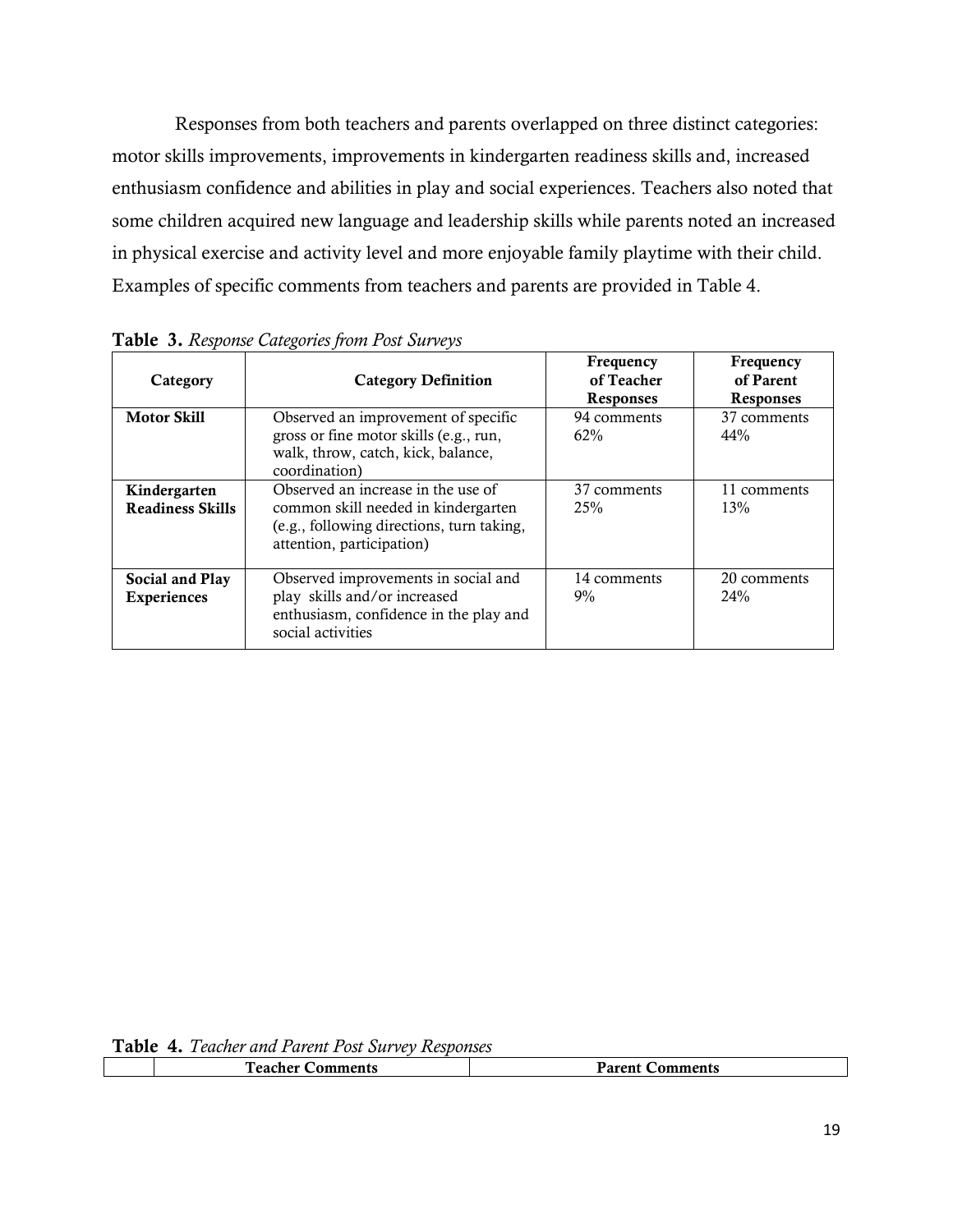| Motor Skill Improvements  | Most children could not keep feet together and<br>$\bullet$<br>bunny hop, now they can.<br>Jump over a hurdle and land on 2 feet<br>$\bullet$<br>L could not catch, now she can keep eye on<br>$\bullet$<br>ball/bean bag.<br>Developed his throwing & catching skills with<br>$\bullet$<br>more accuracy<br>Improved balance and better trunk control<br>$\bullet$<br>Improved hitting skills with racket<br>$\bullet$<br>Demonstrated trapping skills with hands and<br>feet | Throwing directly, very obvious improvement<br>$\bullet$<br>Now he can balance on 1 foot<br>$\bullet$<br>Gained skills like catching<br>$\bullet$<br>He has gone from a modest awkward run to a fast run<br>$\bullet$<br>with arms moving appropriately with his legs<br>He shows more control with his feet and hands<br>$\bullet$<br>He now can balance on one leg without support<br>$\bullet$                                                                                                                                                            |
|---------------------------|--------------------------------------------------------------------------------------------------------------------------------------------------------------------------------------------------------------------------------------------------------------------------------------------------------------------------------------------------------------------------------------------------------------------------------------------------------------------------------|--------------------------------------------------------------------------------------------------------------------------------------------------------------------------------------------------------------------------------------------------------------------------------------------------------------------------------------------------------------------------------------------------------------------------------------------------------------------------------------------------------------------------------------------------------------|
| Kindergarten<br>Readiness | X is more attentive in a large group<br>$\bullet$<br>Improvement in turn-taking<br>Follow multi-step directions<br>Follows routine more easily<br>Improved on amount of time spent participating<br>in activities                                                                                                                                                                                                                                                              | He follows directions better (i.e. playing Simon Says,<br>$\bullet$<br>Red Light / Green Light)<br>Skills are definitely improving in turn taking and<br>٠<br>learning to follow directions<br>He learned to wait his turn in line and be patient<br>$\bullet$<br>He concentrated more on tasks<br>$\bullet$                                                                                                                                                                                                                                                 |
| Social and Play Skills    | Is more interested in engaging in play with their<br>$\bullet$<br>peers<br>There was an increased awareness of playing<br>$\bullet$<br>with another child because of activities such as<br>rolling and trapping<br>Before the start of YA she would sometimes<br>$\bullet$<br>wander around the play area and was difficult<br>to engage in activities. She now plays<br>There is an increased interest and confidence in<br>$\bullet$<br>ball play on playground              | He is more confident in playing sports<br>$\bullet$<br>He learned new games that he enjoys<br>$\bullet$<br>He learned new ways to play instead of running around<br>$\bullet$<br>He wants to do these things on his own because he now<br>$\bullet$<br>enjoys it. I think the group school activities increased his<br>enjoyment.<br>Play time is now more fun and enjoyable for both<br>$\bullet$<br>parents and kids<br>When we went to a new playground, my daughter went<br>$\bullet$<br>and climbed on things. Before she was too scared to do<br>that. |

# **Discussion**

Several important implications can be drawn from the results of this study. The results suggest that young children with developmental delays can improve motor skills in a relatively short period of time. These motor skill improvements occurred over a short period of time (8 weeks) during which children made significant gains. The YA intervention was implemented with high fidelity and was well attended by children in the intervention group. This fidelity data suggest that motor interventions such as YA can fit into the preschool day as teachers implemented it approximately 90% of the time. In addition, given the significant gains made in a short period of time implies that intensity matters. Follow-up analysis indicated no differences in motor gains as a function of primary diagnosis suggesting that children with *varying* disabilities (DD, ASD, ID) can make significant motor gains on the three key sub-domains: stationary, locomotion and object manipulation skills. These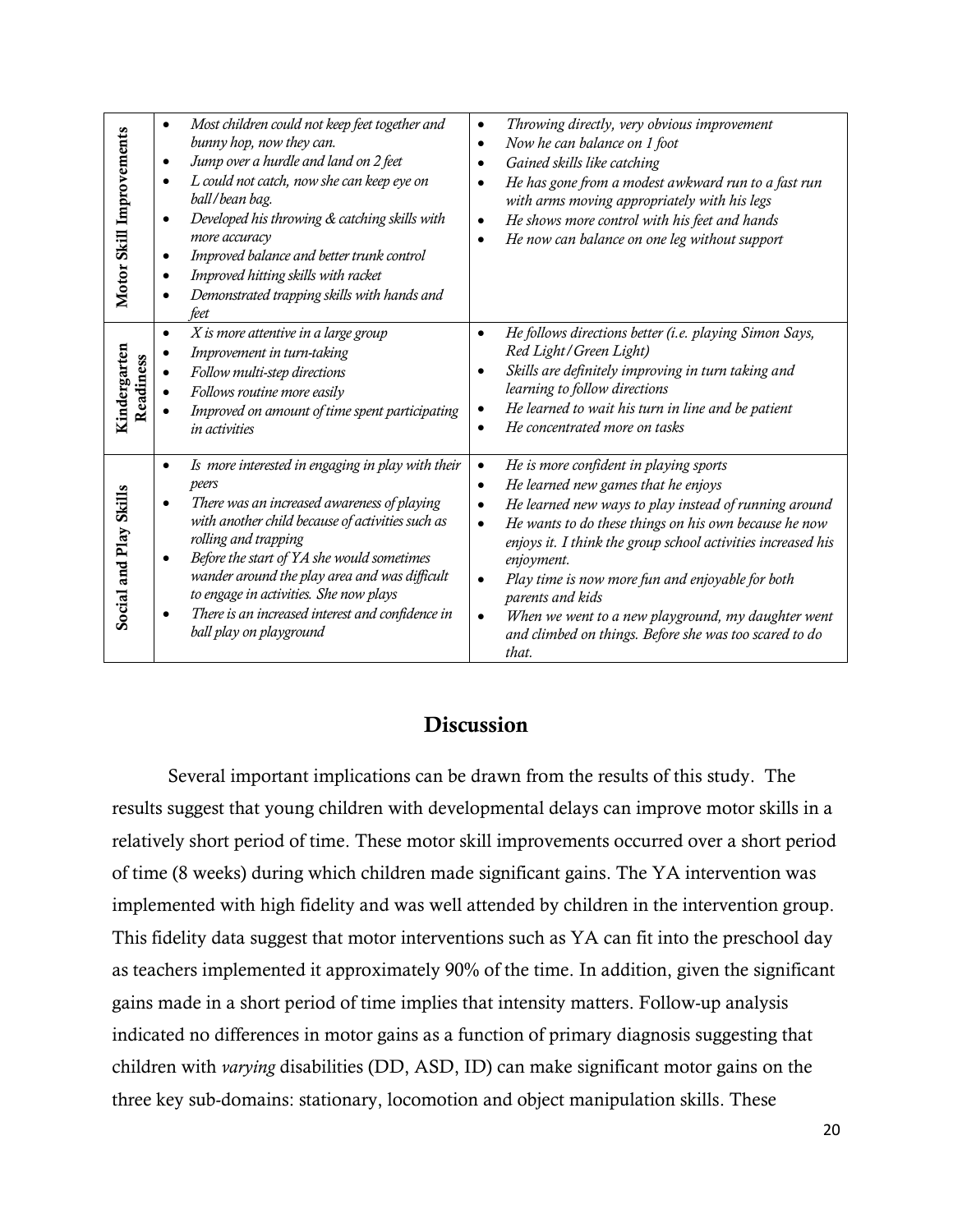findings suggest that the YA intervention corresponds well to all three sub-domains of motor development and that the intervention was robust enough to improve motor skills in children with varying disabilities. Finally, the results on the standardized tests were consistent with observations of motor gains reported parents and teachers on the post survey. This triangulation of data sources was useful in confirming results through multiple measures; providing different types of data to illuminate specific skills gains. For example, both parents and teachers observed gains in coordination, balance and throwing which were also consistent with gains noted on the PDMS and VTRF. Taken collectively, these findings imply that the scope of the YA intervention includes a wide range of motor skills that correspond to the "mountain of motor development" that occurs during the preschool years (Clark, 1994; Clark, 2005) and that when implemented with fidelity and intensity, the YA intervention can make a significant and positive impact on motor development.

These findings are consistent with previous research such as Goodway and Branta (2003) who examined the motor gains of at-risk preschoolers who participated in a motor program and, Apache (2005) who examined the effectiveness of an activity-based intervention (ABI) on the motor development of preschool children with disabilities. Results from both of these studies found that children who participated in the motor interventions made significant improvements in locomotion and object control skills. However, unlike these and other studies (Goodway & Amui, 2007; Amui, 2006), the current study found motor gains in object manipulation, locomotion *and* stationary motor skills. The additional assessment of stationary skills has particular relevance because children with autism and other developmental disabilities often have inadequate proprioception, sense of their body"s position as they move (Redlich, 2010). These limitations, if not adequately addressed, can negatively impact balance, postural control, limb movement and coordination.

This study also addresses several concerns raised by the Riethmuller, Jones, and Okely (2009) meta-analysis on motor interventions. In particular, the authors raised concerns when assessing the value of preschool motor interventions regarding adequate research design and methodology, adequacy of intervention components, consistency with professional guidelines and theoretical underpinnings of the intervention. First, with regard to the rigor of the research design, in this study, a randomized assignment to treatment design was employed and training was provided to the teachers who led the YA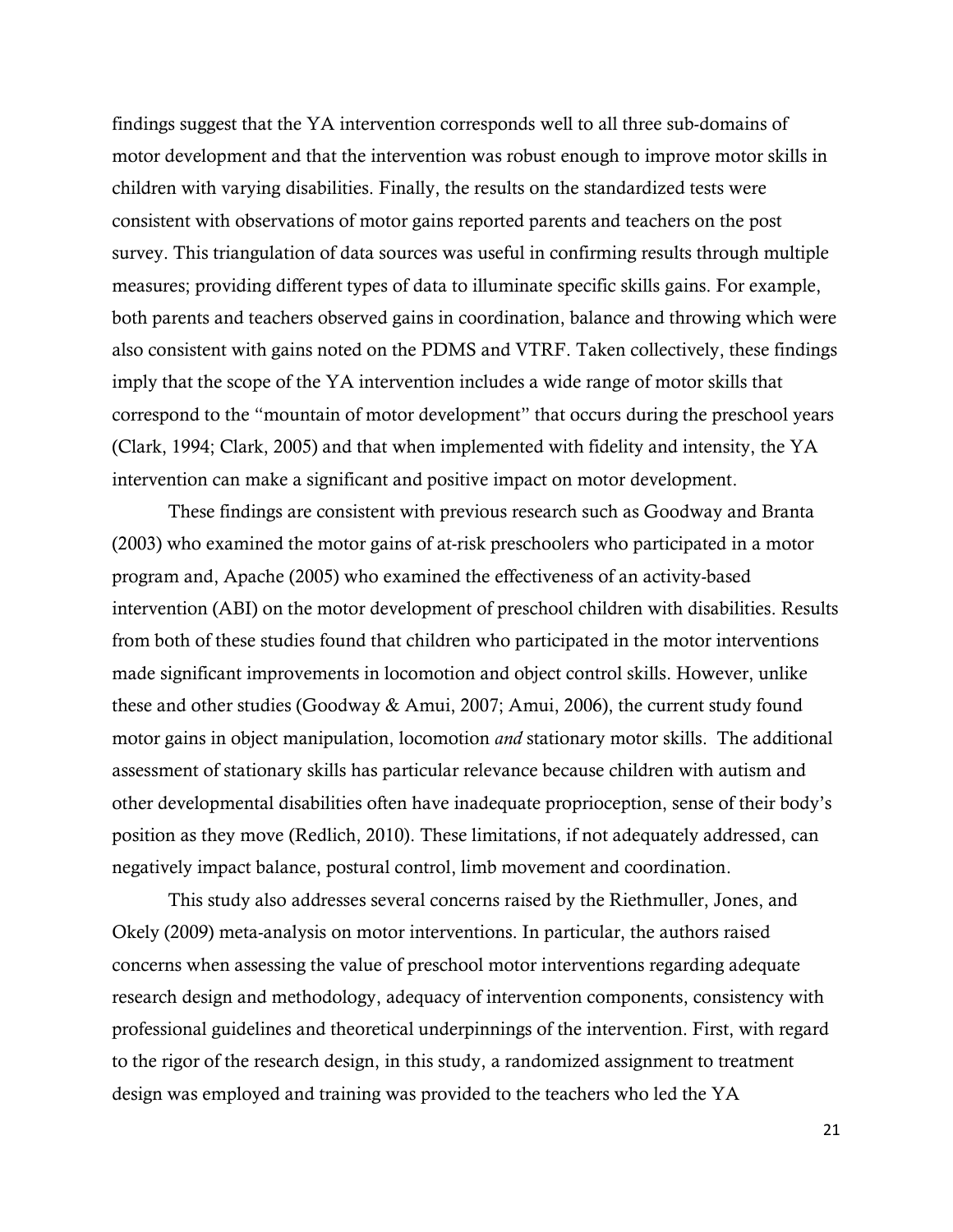intervention. Both teachers and teacher assistants were included in training to maximize the potential for fidelity and increase competence of all involved. Also, because both teachers and their assistants would implement the program, it could have enhanced the participation level of children as they already had a relationship with their students (Dowda, et al., 2004). Comprehensive scripted lessons were developed and utilized during the intervention, adding to the fidelity of implementation. The observational and teacher logs indicated that teachers implemented the intervention with high fidelity in both the number of activities covered in the 8 week intervention and the amount of time spent in YA. With regard to methodologic quality, participants from the YA intervention group and the control group were carefully selected using a two step process, and were compared at baseline on key child characteristics (e.g., gender, primary diagnosis, severity of disability, therapeutic services received). The majority of the classes represented inclusive community based schools and validate measures of motor skill were utilized along with parent observations and teacher logs to confirm results. While follow-up assessment of children did not occur within this study, it is currently underway to determine if obtained gains were sustained 5 and 10 months after the intervention.

Second, several concerns regarding the adequacy of the intervention components (Riethmuller et al., 2009) were addressed in the current study as well. These included the intensity of the intervention, the description of the components and, the use of teacher assistants and parents in implementation of the intervention. The intervention structure was consistent with recommendations that motor intervention should occur at least 3 times a week, for a minimum of hour per week (Riethmuller, 2009). The YA intervention was structured to occur 3 times a week, for 30 minutes each day (90 minutes per week). The intervention components were thoroughly explained to teachers and their assistants during a pre-intervention training and research staff were present on a weekly basis to observe implementation and answer questions that might arise. In addition, parents of participants in the YA intervention were given an opportunity each week to implement the YA intervention at home.

Finally, with regard to concerns about the theoretical underpinnings of motor programs *and* links to professional guidelines (Riethmuller, et al., 2009), the YA motor intervention (Favazza, et al., 2011) focuses on the eight motor skill units, which corresponds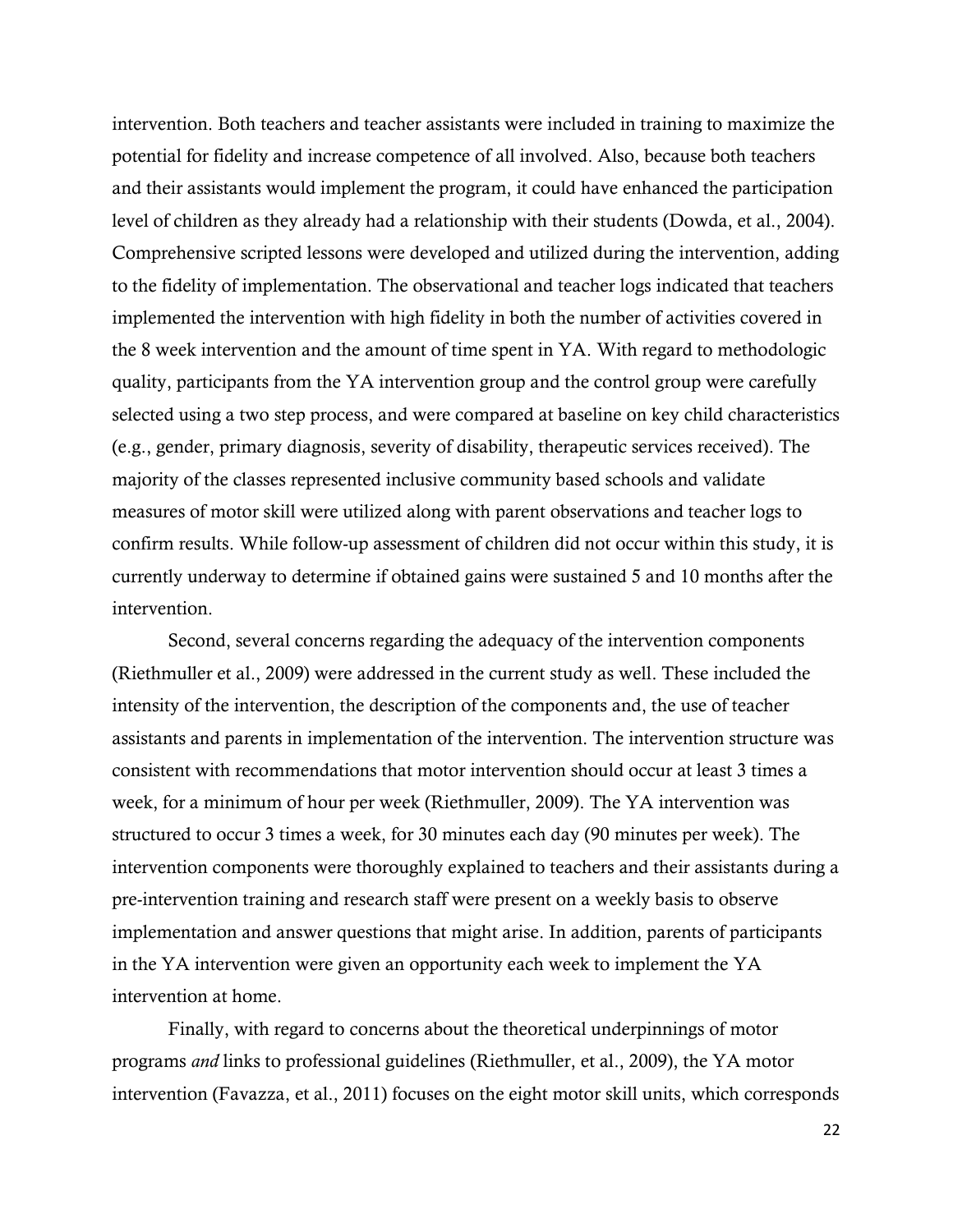to *Fundamental Motor Skill Period* of Clark"s "mountain of motor development" (Clark, 1994; Clark, 2005; Clark and Metcalfe, 2002). This is in contrast to previous studies which focus on limited motor skills and/or may not have a clear link to theoretical models of motor development (Swabey & Yeo, 1998; Bergen, 2000). In addition, several aspects of the YA intervention are consistent with recommended practice for motor interventions for preschoolers such as the intervention is based on theory, interventionist have training, adaptations are provided as needed, inclusion of home and school components, the focus on valued content learned through active engagement and play, the utilization of intentional teaching using strategies such as guidance, direct instruction and modeling, the inclusion of stakeholders (e.g., parents and teachers) in the evaluation (NAEYC, 2003; NASPE, 2002; DEC, 2007 National Center for Physical Development and Outdoor Play, 2010; CLAS, 2000). For example, the structure of the YA intervetnion (3 days a week, 90 minutes a week) and the utilization of both school and home components is consistent with recommended practice for preschool children. Both the intensity and the inclusion of families in support their child"s development is recommended by Riethmuller (2009) and consistent with guidelines for preschool motor interventions. Given the efficacy data, and these programmatic, theoretical and research design attributes, the YA intervention(NAEYC, 2003; NASPE, 2002; DEC, 2007 National Center for Physical Development and Outdoor Play, 2010; CLAS, 2000). would be considered a high quality motor program, according to the Riethmuller, et al., (2009) criteria and the indicators from professional organizations.

While the findings of this study are promising, the results also generate many important questions on topics such as family engagement, the link between motor skill development and physical activity level, the timing of motor programs as it relates to impact on other developmental domains and, sustainability. Each of these will be discussed with implications for practice and/or research.

Given that family involvement is viewed as essential to any programs for young children with developmental delays (Brofenbrenner, 2006), one question that must be addressed is *how do we engage parents*? The inclusion of the home component does not necessarily mean that parents will participate in it. The YA intervention had components for both school and home implementation, consistent with recommended practice from the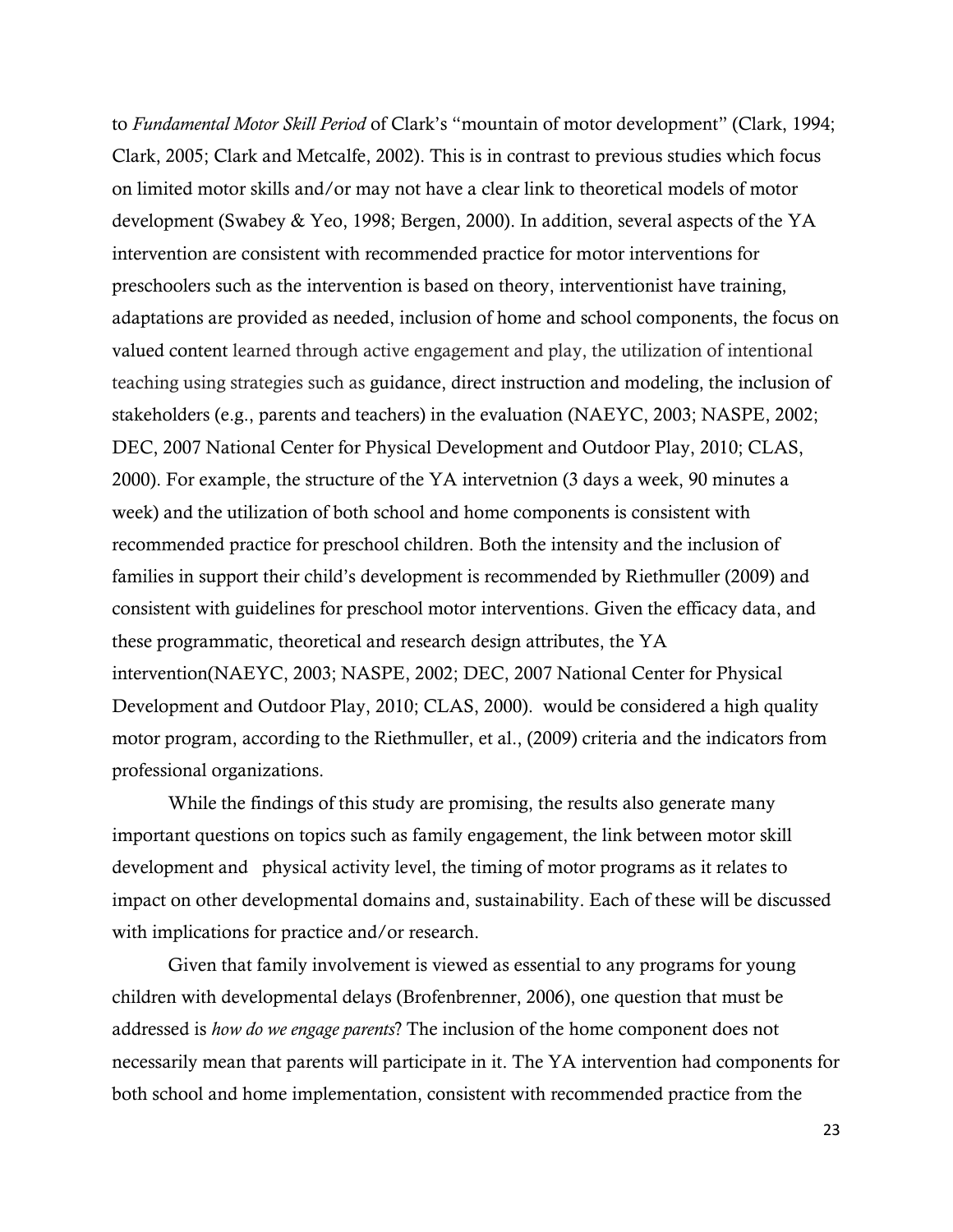National Association for the Education of Young Children (NAEYC) (2003), the National Association for Physical Education (NASPE) (2002) and CEC" s Division of Early Childhood (DEC) (2007). However, less than 50% of parents reported implementation of the YA activities at home. *How do we incentivize parents to use curriculums at home?* To begin to answer this question, perhaps we need to be reminded that the role of parents has particular relevance to motor development. During infancy and the toddler years, parents often engage in early finger play (Patty-Cake, Itsy Bitsy Spider, Peek A Boo) and motor play (e.g., Simon Says, Hide and Seek, Follow the Leader) with their children at home, in the back yard or on a playground. These types of early play opportunities introduce children to foundational motor skills such as visual tacking, motor imitation and other skills such as turn taking and sustained attention. Given the natural context of motor play within families and the importance of family involvement in supporting their child"s motor development, we need to find meaningful ways to continue parent involvement during the preschool years to maximize the impact of the program on preschool children"s gains in motor skills. Webster-Stratton and Read (2007) suggest that curriculum used in multi-cultural preschool context include a school-based parent training component to support curriculum use at home. This approach could be applied to programs like the YA intervention to increase parent engagement in the home component, to ensure cultural relevance and to determine other supports families may need. For example, an extension of the YA training to include parents could increase their understanding of the importance of parent"s *continued* involvement to their child"s motor development *and* the connection between motor development and other areas of development. In addition, periodic school-based parent training could be used to demonstrate the YA intervention and to learn from parents how best to support them based on their needs (e.g., collect and distribute everyday household items for use with YA activities at home, exchange ideas about culturally relevant songs from different families, meet and socialize with other families, schedule YA play dates with other families, create a checkout system for YA equipment). Further research on including parents in on-going training and weekly motor play at school with their child would provide valuable information about effective family partnerships which are needed to maximize the effectiveness of interventions, ensuring that parents receive support to continue their involvement in motor skill development with their child.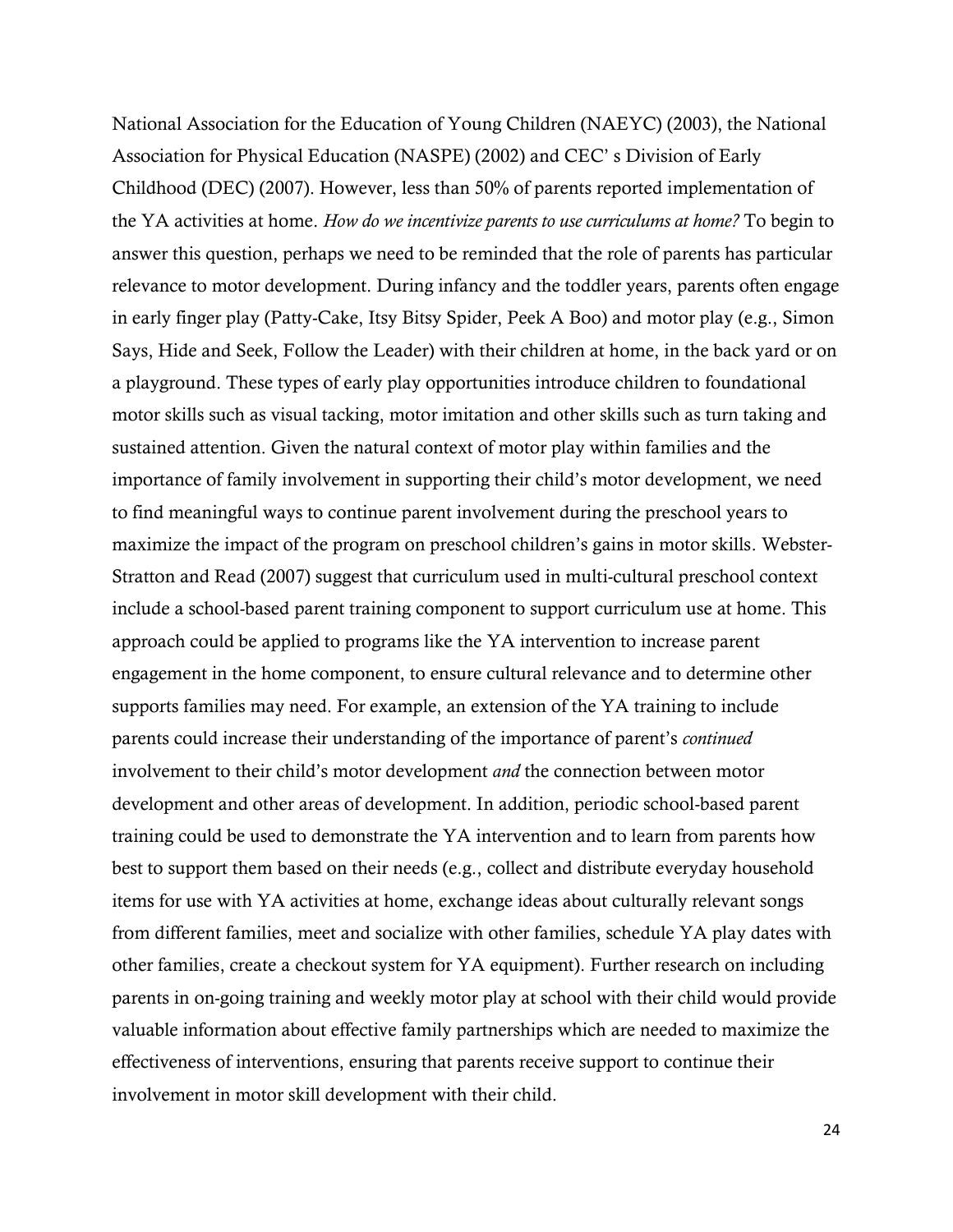Another question is *how do we ensure that children develop motor skills while remaining physically active?* Research on motor development indicates that motor programming must be linked to a larger initiative; ensuring that young children not only develop motor skills but they are *also* physically active (Brown et al., 2009b) In other words, motor development alone is not enough unless paired with physical activities that provide opportunities for children to *utilize* the newly acquired motor skills. While we anticipated that children would be more physically active in the YA intervention, this did not consistently occur. Using observational notes and teacher feedback to describe physical activity level of children, both teachers and research staff reported that children were often sedentary, spending a large amount of time sitting during YA lessons while listening to instructions or waiting to demonstrate motor skills. An obvious natural setting to support motor development is in the context of *physical activities that occur during play*. Indeed, much of play during the preschool years involves gross motor behaviors such as running, jumping, throwing (Burdette, et al., 2004; Provost, et al., 2007a,b) where children have opportunities to hone their motor skills as they interact with peers, develop their social skills (Burdette & Whitaker, 2005; Provost, et al., 2007a,b; Bransford, et al., 2000; Sage, 1984), friendships and personal confidence (Calfas & Taylor, 1994; Dykens, et al., 1998). While all of these benefits physical activity are vital to children"s success in school (Bredekamp, 2004; Shonkoff & Phillips, 2000), it is not a reality for children with developmental delays without *intentional* planning for physical activity during the preschool day. Intentional planning implies that teachers have regularly scheduled physical activities with focused attention on increasing a child"s activity level while using a variety of motor skills. For example Brown et al, (2009a) developed physical activities (i.e., "Dance Party", "Track Team") for preschoolers based on a modified "Plan, Do, Review" process similar to the *High Scope* curriculum (Hohmann, et al., 1979). Using planned activities that correspond to motor skills previously introduced *and* are known to accelerate levels of physical activities would be an example of intentional planning during play.

Clearly, play is an important context for using motor skills and is important for children overall, (e.g. Ginsburg, 2007; Isenberg & Quisenberry, 2002; Zigler, et al., 2004). However, the reality is that nearly half of preschoolers are not sufficiently physically active on a daily basis (Tucker, 2008) and between 20-40% of US schools have eliminated recess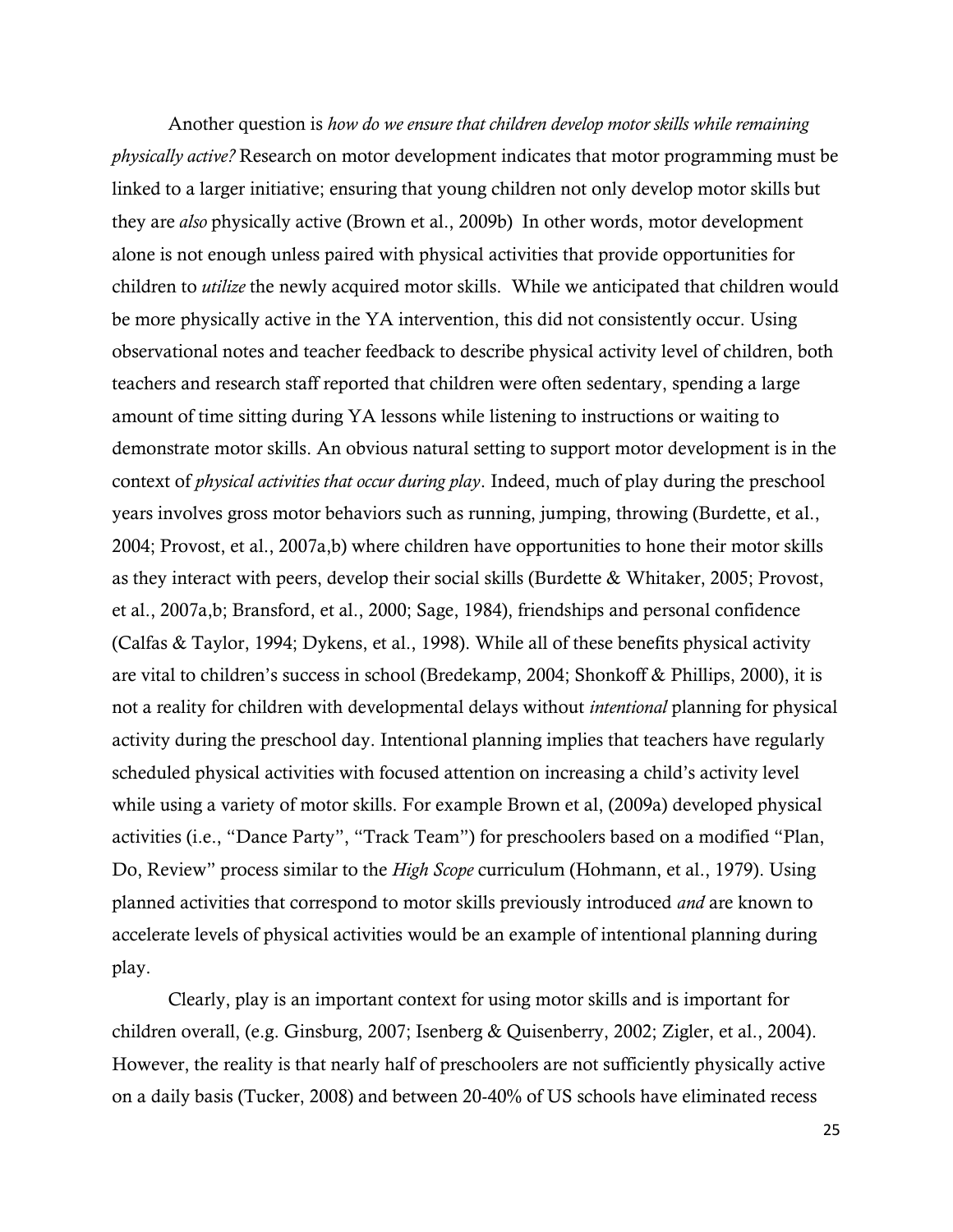altogether 20-40% (Center on Education Policy, 2008; Elkind, 2007). At the same time, the National Association for the Education of Young Children (NAEYC) (2003) and the National Association for Physical Education (NASPE) (2002) have both recommended substantial daily time for physical activity and play. Given the rising number of preschool children with developmental delays receiving educational services under IDEA (US Department of Education, 2006) in *inclusive* preschool classes and the prevalence of motor skill deficits in these preschoolers, many of whom depend on direct instruction and adult support for motor development (Goodway & Branta, 2003; Halverson & Robertson, 1979), it becomes clear that providing opportunities for physical activities that are aligned to motor skill development is a necessity, not a luxury.

Another question we are left to ponder is *how can we ensure sustainable results and maximize the impact of motor programs?* Motor programs not only need to have sound theoretical underpinnings, links to physical activities, high programmatic qualities and efficacy, they also need to be sustainable (Reithmueller et al., 2009). While we observed significant motor skill gains in students after participating in YA, how do we maintain these gains? To ensure sustainability and maximize the impact of the program several programmatic features could be examined. Riethmuller, et al., (2009) suggest that sustainability is tied to several components, some of which have been previously discussed (e.g., viability of the home component, training of multiple people in classes). In addition, they suggest examining the intensity and duration of the intervention, recommending that preschool motor programs be at least 12 weeks in duration with a minimum of one hour per week, implemented in smaller time slots (e.g., a 90-minute program would be broken up into 3, 30 minute sessions). These recommendations are consistent with teacher reports indicating that the intervention could be expanded to allow more time to focus on specific skills for children with diverse abilities. For example, the program length and adaptability of the lessons may need further study. Not all children in intervention group made gains and some teachers indicated the intervention needed to be longer to support skill acquisition for all children. Teachers provided comments such as "*we needed to spend more than 8 weeks in YA so that each motor skill could be better supported*" or "*some lessons had too many activities for the 30 minute period*" or *" I needed to spend more one-on-one time with some of the children to make sure they could perform the motor skill*." A thoughtful examination of many of these programmatic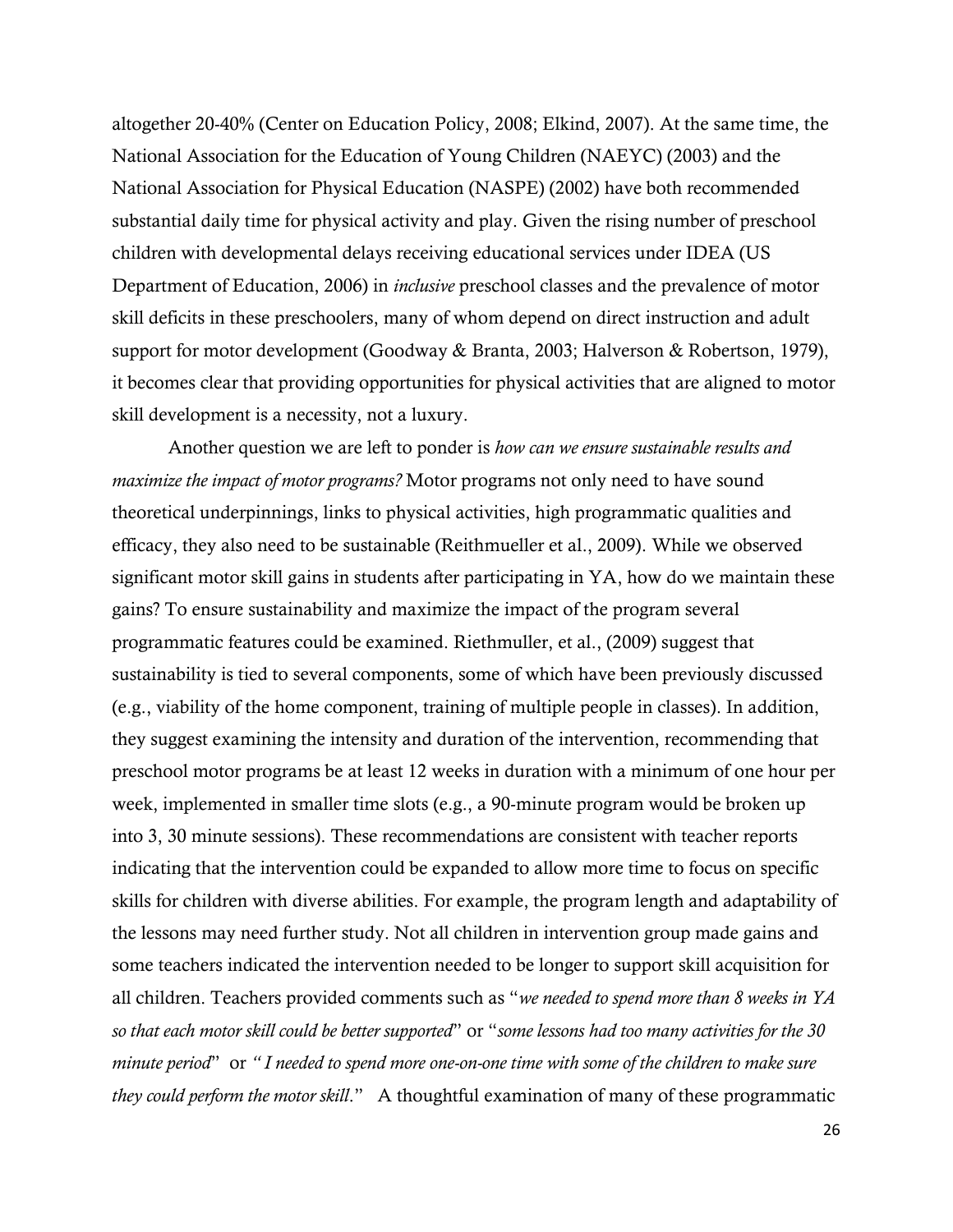features of could be undertaken to maximize the impact of the intervention and to ensure the sustainability of motor interventions like YA.

One final question bears consideration given that motor delays in young children with developmental delays are expected (Emck, et al., 2009; Provost et al., 2007 a, b; Wuang et al., 2008). *When is the best time for intervening, given that motor delays are expected in young children with developmental delay and motor development impacts other areas of development?*  Foundational skills such as motor planning, grasp/release and visual-motor integration are the same motor skills that are critical for learning behaviors which are simultaneously developing such as basic coordination, balance, posture needed for self feeding, grasping objects, and writing (Clark, 1994; Provost, et al., 2007a,b). The progression of motor development serves as the foundation for these and many other areas of development. Teachers and parents observed gains in specific motor skills but also observed improvements in other areas of development such as kindergarten readiness skills (e.g. following directions, turn taking, increased attention, following a routine) and social and play skills (e.g., play with others and with equipment on the playground, purposeful play with others and equipment). This is consistent with previous research indicating that other skill areas are enhanced by motor skill acquisition (e.g., play with peers, kindergarten readiness skills) (Brown et al., 2009b; Cahill, 2009; Seymour et al., 2009). While the current study focused on multiple areas of motor skill development, future research could also examine the timing of motor development interventions and impact on other areas of developments (e.g., social skills, kindergarten readiness, inclusion).

In 1989 and again in 2000, Frances Horowitz posed a question for us, "what if we created programs that placed children "at promise" as opposed to responding to them as "at risk"? More recently, in a discussion on future directions for early childhood curriculum, we were reminded of Horowitz"s thought provoking perspective and indeed challenged to apply the "at promise" view when creating new programs for young children. "*What if we created early childhood programs from a preventative and proactive stance that maximized children's potential within their own cultural, familial, and individual frame of reference?"* (Siperstein & Favazza, 2007 p. 321) Would that perspective change the components of motor programs or the way we implement them? It seems that to place children at promise would suggest that *all* preschool children have access to motor programs that meet all of the high quality indicators,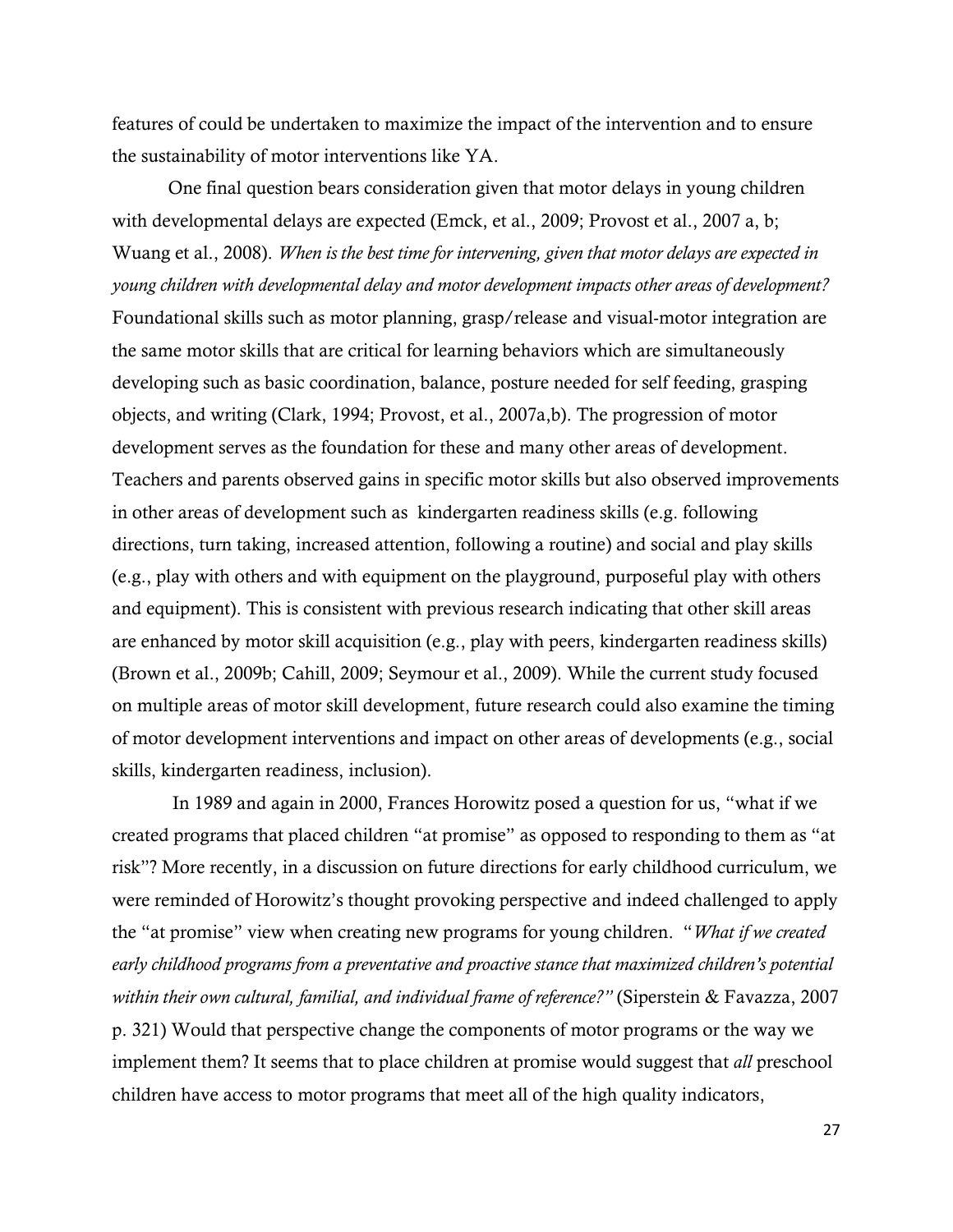including viable family partnerships, adaptations for differences and, ongoing physical activity to maximize motor skill development. To place children at promise is to recognize that limitations in early motor skill development can lead to a broad array of difficulties in other developmental areas that are dependent upon these skills (Brown et al., 2009b; Cahill, 2009; Seymour, et al., 2009). To place children at promise is to recognize that motor programs are a portal for intervening in intentional structured ways to support not only motor development but other areas as well such as family partnerships, social skills development, inclusion, and kindergarten readiness. To place children at promise is to recognize that we can no longer afford to view motor programming in preschool as an "*add on activity"* to the early childhood schedule. It requires us to view early motor interventions such as Young Athletes as integral to overall development, especially for young children with developmental delays.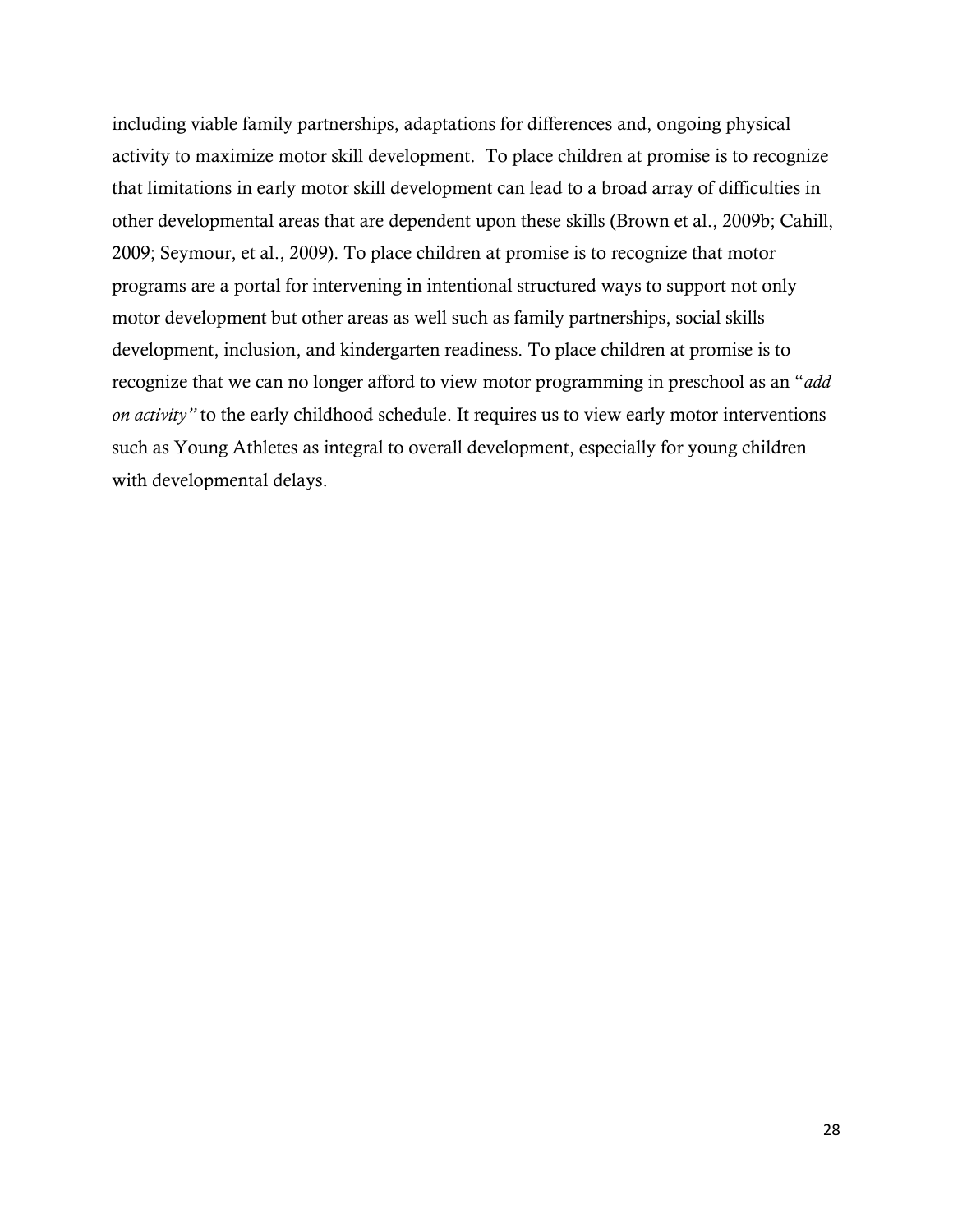# **References**

Amui, H. N. (2006). *The effects of two instructional approaches on the object control skill of children considered disadvantages.* Unpublished doctoral dissertation. The Ohio State University, Columbus, OH.

Apache, R. (2005). Activity-based intervention in motor skill development. *Perceptual & Motor Skills*, *100(3),* 1011-1020.

Bailey, D. B. (1993). Reliability of an index of child characteristics. *Developmental medicine and child neurology, 35*(9), 806-815.

Bergen, M. (2000). The effects of motor development program on preschool children"s motor skills [doctoral thesis]. Dekalb, IL: University of Northern Illinois.

Bransford, J., Brown, A., & Cocking, R. (2000). How people learn: Brain, mind, experience and school. Washington, DC: National Academy Press.

Bredekamp, S. (2004). Play and school readiness*.* In E.F. Zigler, D.G. Singer, & S.J. Bishop- Josef, (Eds.), *Children's play: The roots of reading*. Washington, DC: Zero to Three Press.

Brofenbrenner, U. (2006). *The ecology of human development*. Harvard Press: Cambridge.

- Brown, W., Googe, H., McIver, K., & Rathel, J. (2009a). Effects of teacher-encouraged physical activity on preschool playgrounds. *Journal of Early Intervention*, *31*(2), 126- 145.
- Brown, W., Pfeiffer, K., McIver, K., Dowda, M., Addy, C., & Pate, R. (2009b). Social and environmental factors associated with preschoolers" nonsedentary physical activity. *Child Development*, *80*(1), 45-58.
- Burchinal, M, & Appelbaum, M. (1991). Estimating individual developmental functions: Methods and their assumptions. *Child Development, 62 (1),* 23-43.
- Burdette, H. L., & Whitaker, R. C. (2005). Resurrecting free play in young children: Looking beyond fitness and fatness to attention, affiliation, and affect. *Archives of Pediatrics and Adolescent Medicine*, *159*, 46-50.
- Burdette, H. L., Whitaker, R. C., & Daniels, S. R. (2004). Parental report of outdoor playtime as a measure of physical activity in preschool-aged children. *Archives of Pediatrics & Adolescent Medicine, 158* (4), 353-357.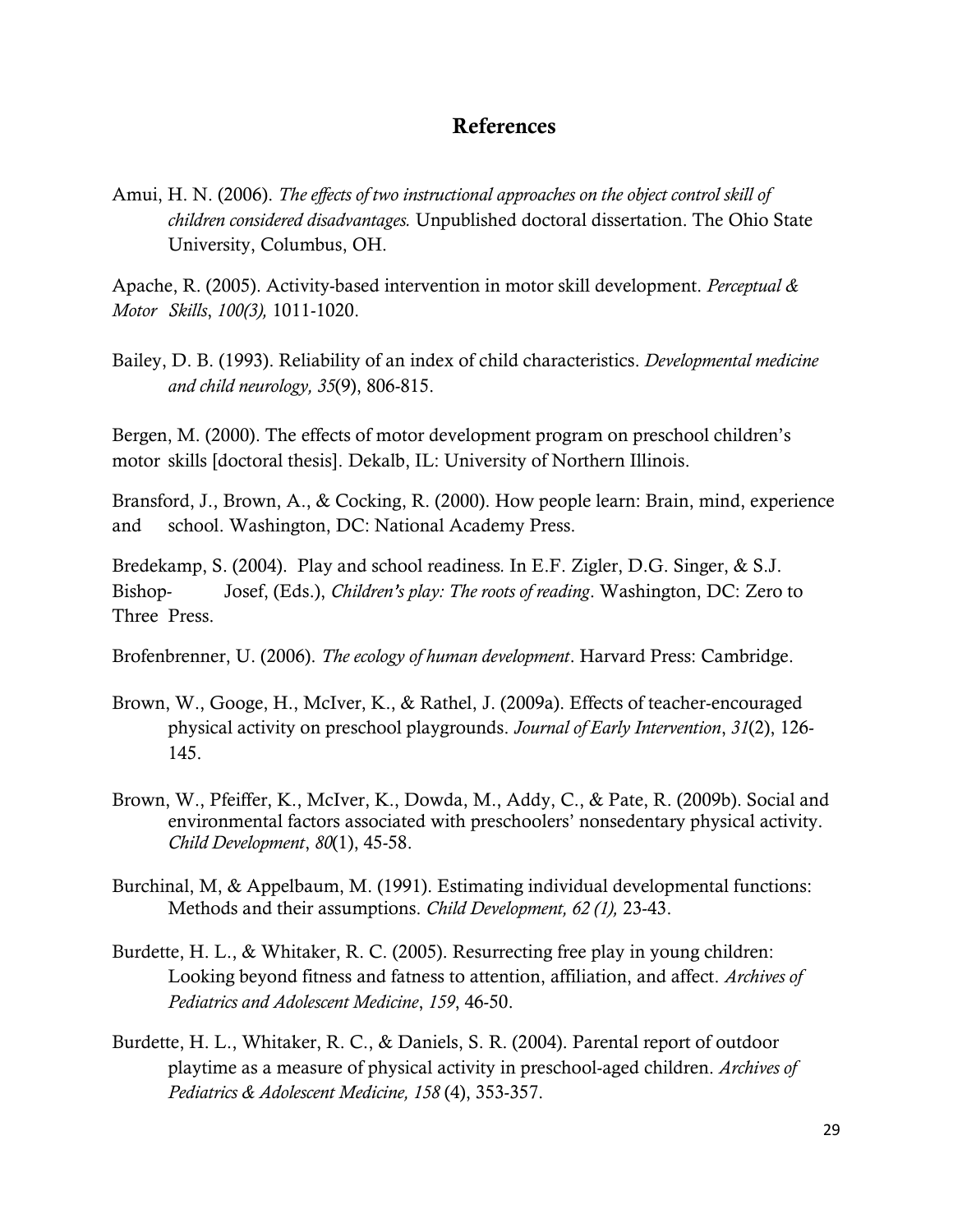Buysse, V. (1993). Consumer validation of an index characterizing the functional abilities of young children with disabilities. *Journal of Early Intervention, 17*(3), 224-238.

Cahill, S. (2009). Where does handwriting fit in? Strategies to support academic achievement. *Intervention in School and Clinic*, *44*(4), 223-228.

- Calfas, K. J., & Taylor, W.C. (1994). Effects of physical activity on psychological variables in adolescents. *Pediatric Exercise Science*, *6*(4), 406–423.
- Center on Education Policy (2008). *Instructional time in elementary schools: A closer look at changes for specific subjects.* Washington, DC: Author.

Clark, J. E. (1994). Motor development. In V. S. Ramachandran (Ed.), *Encyclopedia of Human Behavior (3rd ed., pp. 245-255)*. New York: Academic Press.

- Clark, J.E. (2005). From the beginning: A developmental perspective on movement and mobility. *Quest*, *57*(1), 37-45.
- Clark, J.E. & Metcalfe, J.S. (2002). The mountain of motor development: A metaphor. In Clark & Humphrey (Eds.), *Motor development: Research and reviews* (vol. 2, pp. 163 - 190). Reston, VA: National Association of Sport and Physical Education.
- Culturally and Linguistically Appropriate Services (CLAS). (2000). *Culturally & Linguistically Sensitive Practices in Motor Skills Intervention for Young Children*. Clinical Report 1. Authors: Y. Baghwanji, R.M. Santos, & S. Fowler's, Technical Report 1. <http://clas.uiuc.edu/techreport/tech1.html>
- DEC (2007). *Promoting positive outcomes for children with disabilities: Recommendations for curriculum, assessment, and program evaluation.* Missoula, MT: Author. <http://www.naeyc.org/files/naeyc/file/positions/PrmtgPositiveOutcomes.pdf>
- Dowda, M., Pate, R. R., Trost, S. G., Almeida, M., & Sirard, J. (2004). Influences of preschool policies and practices on children"s physical activity. *Journal of Community Health. 66*(4), 145–150.
- Dunlap, G., & Fox, L. (2007). Parent-Professional Partnerships: A valuable context for addressing challenging behaviors. *International Journal of Disability, Development & Education*, *54*(3), 273-285. doi:10.1080/10349120701488723.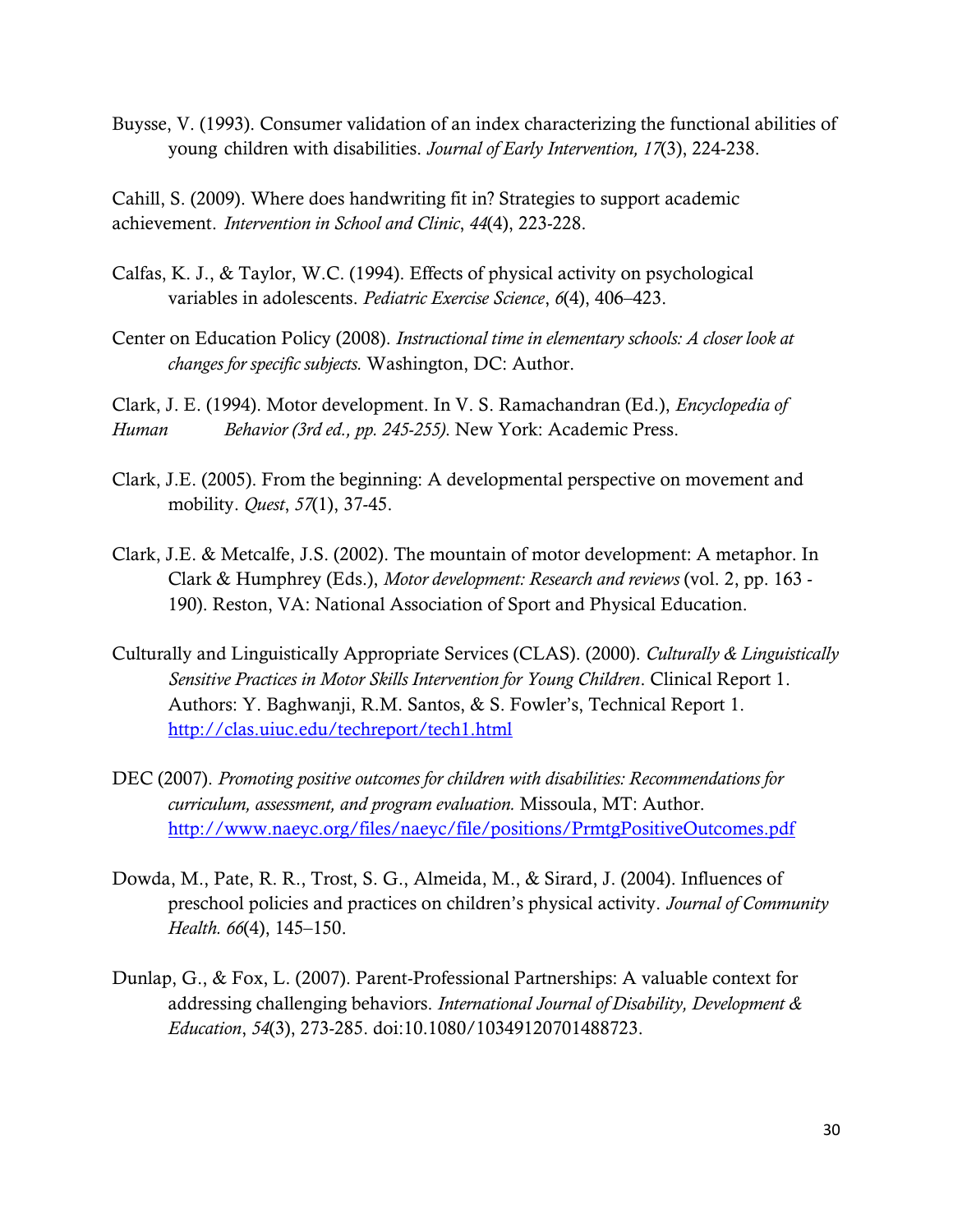Dykens, E. M., Rosner, B. A., & Butterbaugh, G. (1998). Exercise and sports in children and adolescents with developmental disabilities: positive physical and psychosocial effects. *Child and Adolescent Psychiatric Clinics of North America*, 7, 757–771.

- Elkind, D. (2007). *The power of play: How spontaneous, imaginative activities lead to happier, healthier children.* Cambridge, MA: Da Capo Press.
- Emck, C., Bosscher, R., Beek, P, & Doreleijers, T. (2009). Gross motor performance and self- perceived motor competence in children emotional, behavioral, and pervasive developmental disorders: a review. *Developmental Medicine & Child Neurology, 51*(7), 501-517.
- Favazza, P.F. & Zeisel, S. A. (2009). Addendum to the ABILITIES Index. Center for Social Development and Education, University of Massachusetts, Boston.
- Favazza, P.C., Zeisel, S., Parker, R., Leboeuf, L. (2011). *Young Athletes Program.* Special Olympics International, Washington, DC.
- Fisher, A., Reilly, J., Kelly, L., Montgomery, C., Williamson, A., Paton, J. Y., et al. (2005). Fundamental movement skills and habitual physical activity in young children. *Medicine and Science in Sports and Exercise*, *37*, 684–688.
- Folio, M., & Fewell, R. (2000). *Peabody Developmental Motor Scales* (2nd ed.). Austin, TX: Pro Ed.
- Gabbard, C. P. (2000). *Lifelong motor development* (3rd ed.). Madison Dubuque, IA: Brown & Benchmark.

Ginsburg, K. (2007). The Importance of Play in Promoting Healthy Child Development and Maintaining Strong Parent-Child Bonds. *Pediatrics*, *119*(1), 182. http://www.aap.org/pressroom/playFINAL.pdf

Goodway, J. D., & Amui, H. (2007). Promoting motor development in disadvantaged preschoolers: To direct or facilitate? *Journal of Sport & Exercise Psychology*, *29*; S30

Goodway, J. D., & Branta, C. F. (2003). Influence of a motor skill intervention on fundamental motor skill development of disadvantaged preschool children. *Research Quarterly for Exercise & Sport, 74*(1), 36-46.

Goodway, J.D., Crowe, H., Ward, P. (2003). Effects of motor skill instruction on fundamental motor skill development. *Adapted Physical Activity Quarterly, 20*(3), 298- 314.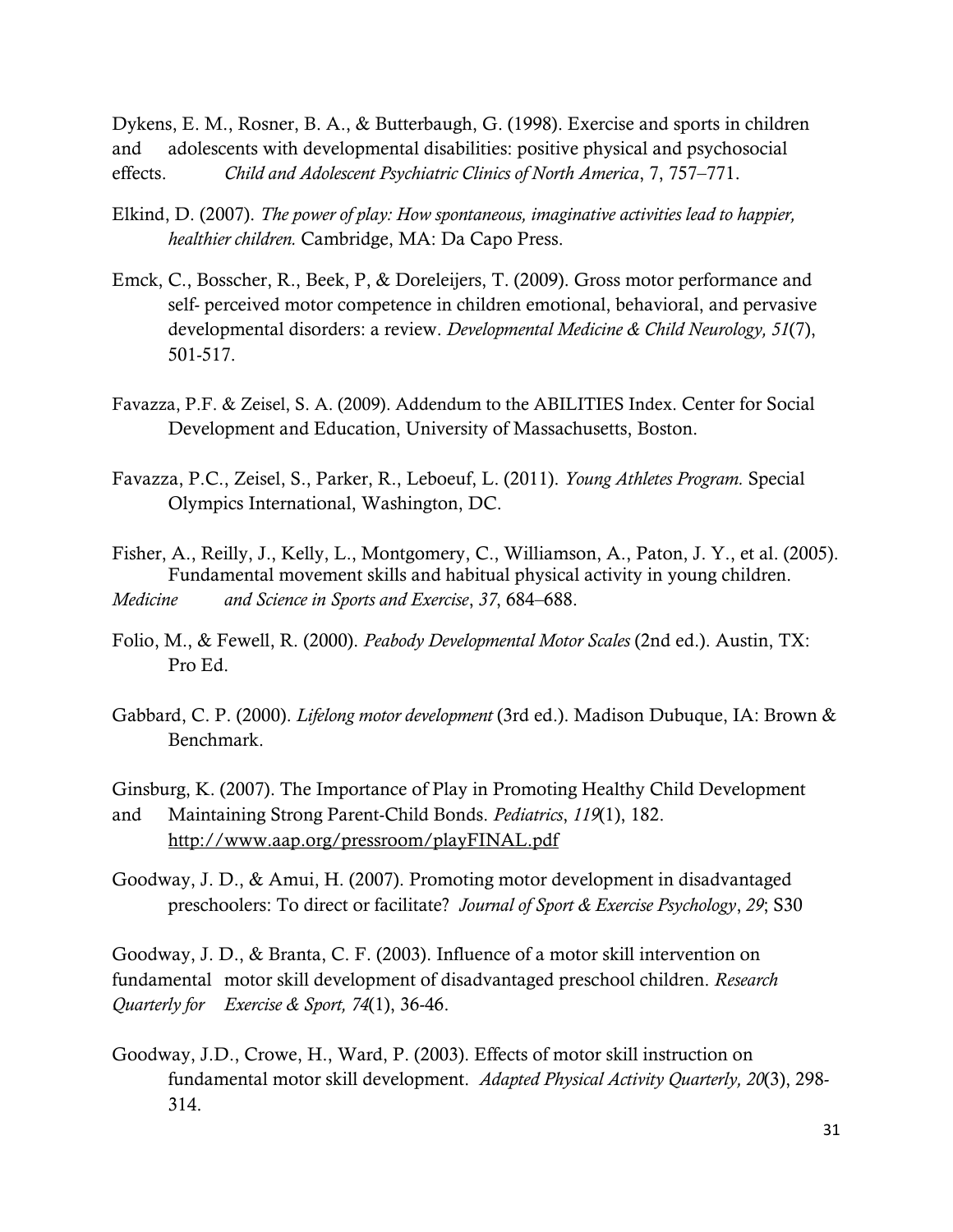- Green, D., Charman, T., Pickles, A., Chandler, S., Loucas, T., Simonoff, E. & Baird, G. (2009). Impairment in movement skills of children with autistic spectrum disorders. *Developmental Medicine & Child Neurology, 51*(4), 311-316.
- Halverson, L. & Roberton, M. (1979). The effects of instruction on overhand throwing development in children. In G. Roberts & K. Newell (Eds.) *Psychology of motor behavior & sport* (pp. 258-269). Champaign, Ill: Human Kinetics.

Hamilton, M., Goodway, J., & Haubenstricker, J. (1999). Parent-assisted instruction in a motor skill program for at-risk preschool children. *Adapted Physical Activity Quarterly*, *16*(4), 415-426.

- Hohmann, M., Banet, B., & Weikart, D. P. (1979). *Young children in action: A manual for preschool educators*. Ypsilanti, MI: High/Scope.
- Horowitz, F. D. (1989). *The concept of risk: A re-evaluation*. Invited address at the Biennial Meeting of the Society for Research in Child Development, Kansas City, MO.
- Horowitz, F. D. (2000). Child development and the PITS: Simple questions, complex answers, and developmental theory. *Child Development, 71*(1), 1-10.

Isenberg, J. P., & Quisenberry, N. (2002). Play: Essential for all children. *Childhood Education, 79*, 33-39.

Iverson, J. (2010). Developing language in a developing body: The relationship between motor development and language development. *Journal of Child Language*, *37¸* 229-261.

Johnson, L. J., & LaMontagne, M. J. (1993). Using content analysis to examine the verbal or written communication of stakeholders within early intervention. *Journal of Early Intervention, 17,* 73-79.

Malina, R. M. (1991). Fitness and performance: Adult health and the culture of youth. In R.J.

Park & H.M. Eckert (Eds.), *The Academy Papers: Vol. 24. New possibilities, new paradigms* (pp. 30–38). Champaign, IL: Human Kinetics Publishers.

Manjiviona, J., & Prior, M. (1995). Comparison of asperger syndrome and high-functioning autistic children on a test of motor impairment. *Journal of Autism and Developmental Disorder*, *25*, 23-39.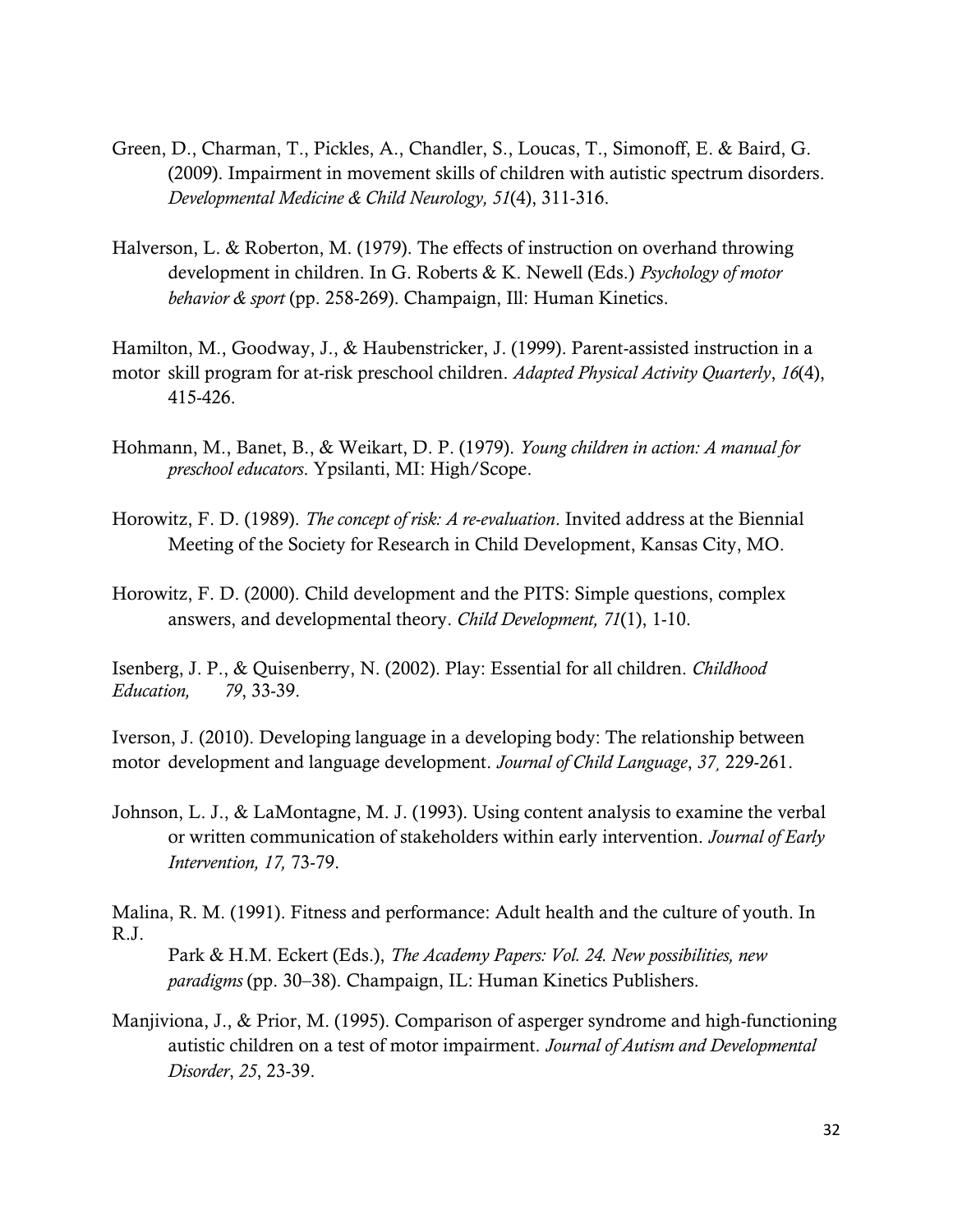Marton, K. (2009). Imitation of body postures and hand movements in children with specific language impairment. *Journal of Experimental Child Psychology*, *102*(1), 1-13.

National Association for the Education of Young Children (NAEYC). (2003). *Early Childhood* 

*Curriculum, Assessment, and Program Evaluation: Building an Effective, Accountable System in Programs for Children Birth through Age 8.* Position Statement.

- National Association for Physical Education (NASPE). (2002). *Active start: A Statement of Physical Activity Guidelines for Children Birth to Five Years*. Oxon Hill, MD: AAHPERD Publications.
- National Center for Physical Development and Outdoor Play (2010). From playpen to playground: The importance of physical play for the motor development of young children. Head Start Body Start National Center for Physical Development and Outdoor Play. Author: Jeffrey Trawick-Smith.
- Pan, C., Tsai, C., & Chu, C. (2009). Fundamental movement skills in children diagnosed with autism spectrum disorders and attention deficit hyperactivity disorder. *Journal of Autism & Developmental Disorders*, *39*(12), 1694-1705.
- Payne, V. G., & Isaacs, L. D. (2002). *Human motor development: A lifespan approach* (5th ed.). Boston: McGraw Hill.
- Piek, J., Dawson, L., Smith, L., & Gasson, N. (2008). The role of early fine and gross motor development on later motor and cognitive ability. *Human Movement Science*, *27*(5),
- 668-

681. doi:10.1016/j.humov.2007.11.002.

Priest, N. (2006). "Motor Magic": Evaluation of a community capacity-building approach to supporting the development of preschool children. *Australian Occupational Therapy Journal*, *53,* 220–232.

Provost, B., Heirnerl, S., & Lopez, B. (2007a). Levels of Gross and Fine Motor Development in Young Children with Autism Spectrum Disorder. *Physical & Occupational Therapy in Pediatrics*, *27*(3), 21-36.

Provost, B., Lopez, B., & Heimerl, S. (2007b). A comparison of motor delays in young children: autism spectrum disorder, developmental delay, and developmental concerns. *Journal of Autism & Developmental Disorders*, *37*(2), 321-328.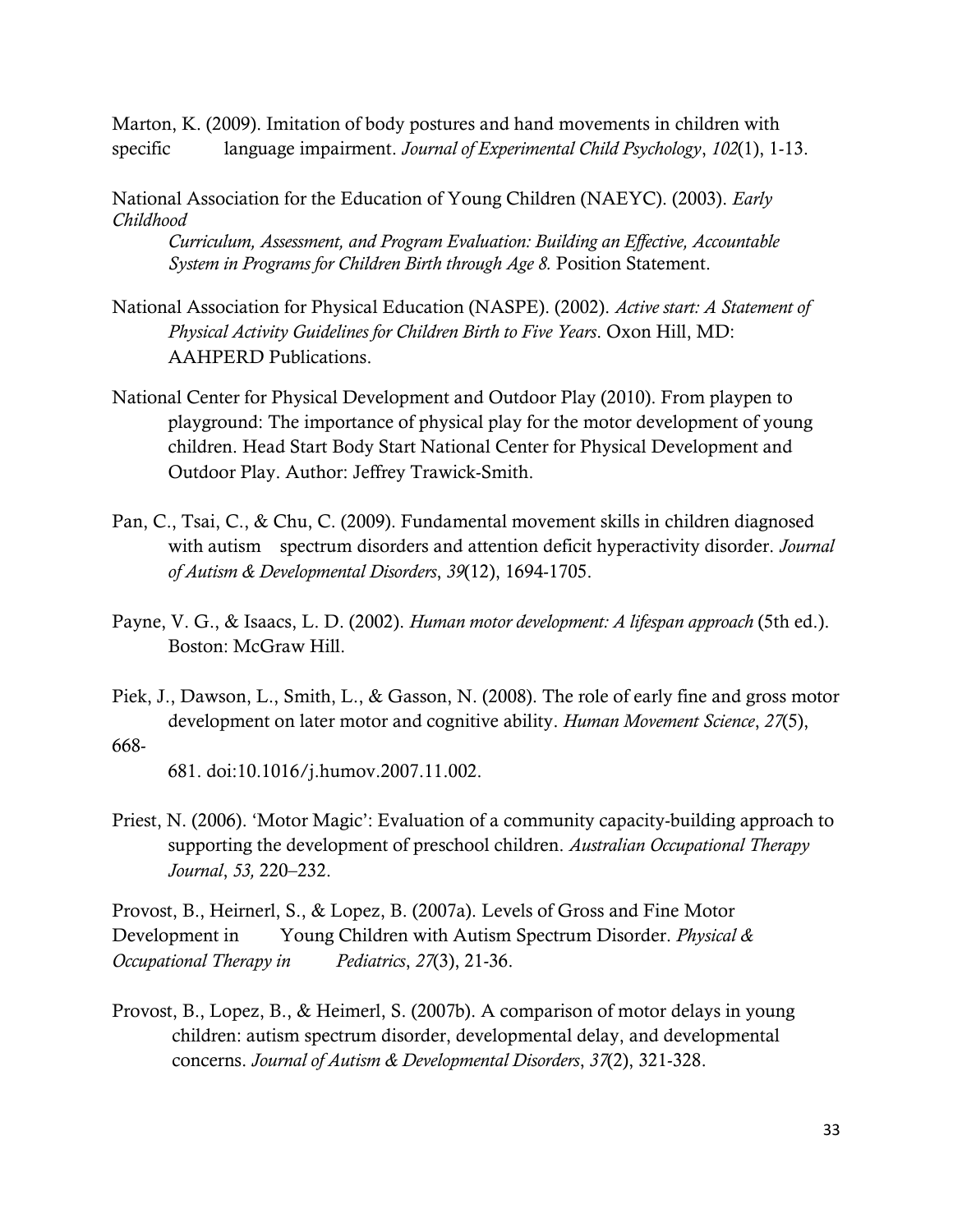- Raudenbush, S. W., & Bryk A. S. (2002). *Hierarchical linear models: Applications and data analysis methods, Second Edition.* Newbury Park, CA: Sage.
- Redlich, J. (2005). Physical therapy and autism spectrum disorders: The motor connection. *[Autism Spectrum, 2](https://pod51004.outlook.com/owa/redir.aspx?C=BXjqmglId0G1lOfq3l8eLZBQFQdTaM4IzX_woyVHW6HS9rpOvaG26YugiItVkTV2NHydsMH76CA.&URL=http%3a%2f%2fwww.autism-society-nh.org%2fvol2-1.pdf)*(1)*,* 9.
- Riethmuller, A., Jones, R., & Okely, A. (2009). Efficacy of Interventions to Improve Motor Development in Young Children: A Systematic Review. *Pediatrics*, *124*(4), 1191.
- Rutledge, M.D. (1983). *The level of motor skill development of preschool children provided a physical education program and preschool children provided with free play.* [doctoral thesis]. University of Northern Colorado, Greeley, CO.
- Sage, G. (1984). *Motor learning and control: A neuropsychological approach*. Dubuque, IA: William C. Brown.
- Seymour, H., Reid, G., & Bloom, G. A. (2009). Friendship in inclusive physical education. *Adapted Physical Activity Quarterly, 26*, 201-219.
- Shonkoff, J., & Phillips, D. (2000). *From neurons to neighborhoods: The science of early childhood development.* Washington, DC: National Academy Press.

Simeonsson, R. J., & Bailey, D. B. (1988). Essential elements of the assessment process. In

T. D. Wachs, & B. Sheehan (Eds.), *Assessment of developmentally disabled infants and preschool children* (pp. 25-41). New York: Plenum Press.

Simeonsson, R.J., Bailey, D., Smith, T., & Buysse, V. (1995). Young children with disabilities:

Functional assessment by teachers. *Journal of Developmental and Physical Disabilities*, *7*(4), 267-285.

- Singer, J. D. (1998). Using SAS PROC MIXED to fit multilevel models, hierarchical models, and individual growth models. *Journal of Educational and Behavioral Statistics, 24 (4),* 323-355.
- Siperstein, G., & Favazza, P.C. (2007). Placing young children "at promise": Future directions for promoting social competence. In Brown, W. H., Odom, S. L., & McConnell, S. R. (Eds.). *Social Competence of Young Children: Risk, Disability, and Evidence-based Practices* (2nd Ed.). Baltimore: Paul H. Brookes.

Sparrow, S. S., Cicchetti, D. V., & Balla, D. A. (2005). *Vineland Adaptive Behavior Scales:*